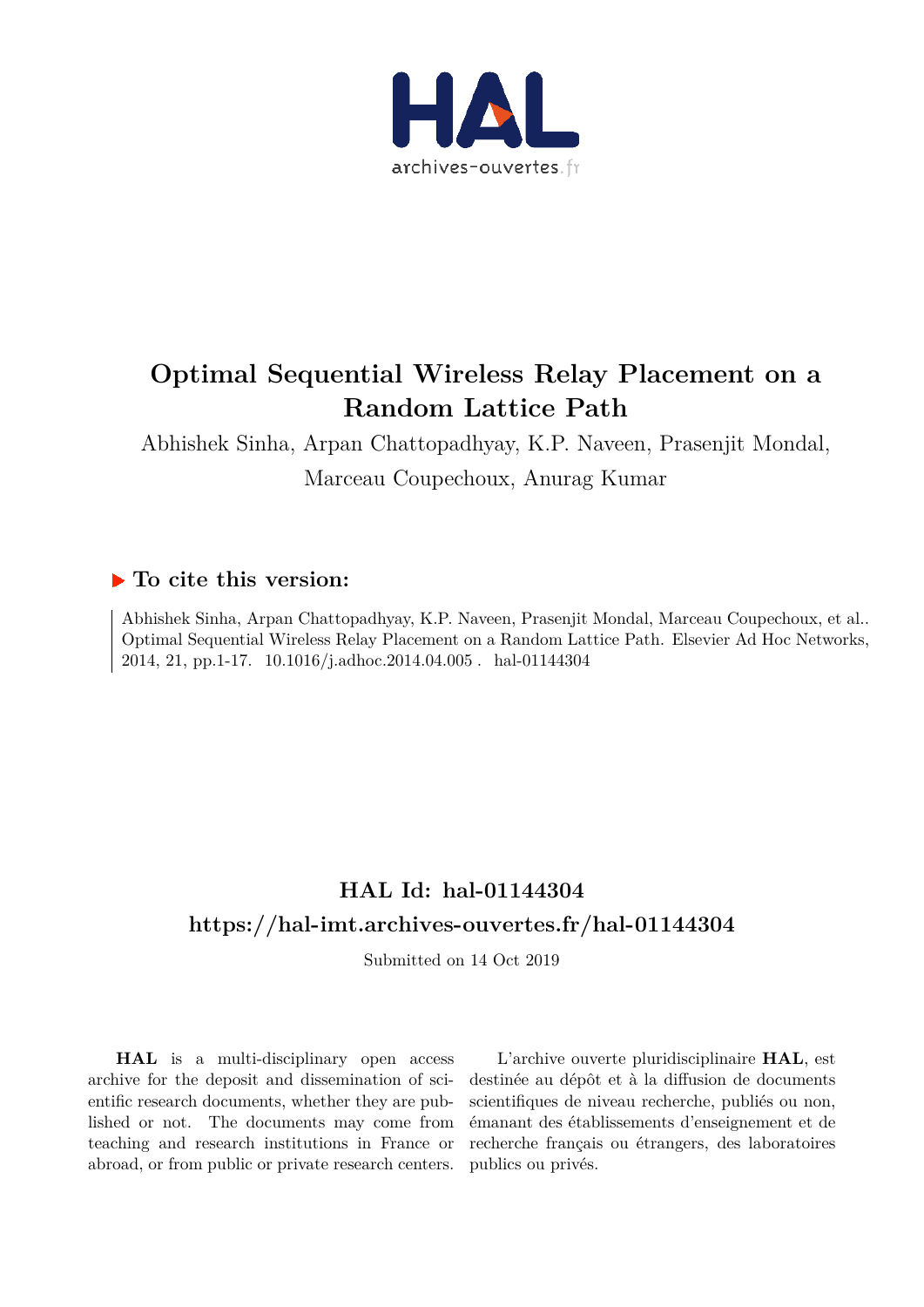

# Ad Hoc Networks

journal homepage: www.elsevier.com/locate/adhoc

# Optimal sequential wireless relay placement on a random lattice path  $\sqrt[k]{ }$

Abhishek Sinha <sup>a, $\ast,1$ </sup>, Arpan Chattopadhyay <sup>b</sup>, K.P. Naveen <sup>b</sup>, Prasenjit Mondal <sup>c</sup>, Marceau Coupechoux <sup>d,2</sup>, Anurag Kumar <sup>b</sup>

a Laboratory for Information and Decision Systems, Massachusetts Institute of Technology, Cambridge, MA 02139, United States **b** Department of Electrical Communication Engineering, Indian Institute of Science, Bangalore 560012, India

<sup>c</sup> Cisco Networks, Bangalore, India

<sup>d</sup> Telecom ParisTech and CNRS LTCI, Dept. of Informatique et Réseaux, Paris, France

#### article info

Article history: Received 14 August 2013 Received in revised form 20 March 2014 Accepted 16 April 2014 Available online 29 April 2014

Keywords: Relay placement As-you-go deployment of wireless sensor networks Optimal stopping problems Placement boundary

### **ABSTRACT**

Our work is motivated by impromptu (or ''as-you-go'') deployment of wireless relay nodes along a path, a need that arises in many situations. In this paper, the path is modeled as starting at the origin (where there is the data sink, e.g., the control center), and evolving randomly over a lattice in the positive quadrant. A person walks along the path deploying relay nodes as he goes. At each step, the path can, randomly, either continue in the same direction or take a turn, or come to an end, at which point a data source (e.g., a sensor) has to be placed, that will send packets to the data sink. A decision has to be made at each step whether or not to place a wireless relay node. Assuming that the packet generation rate by the source is very low, and simple link-by-link scheduling, we consider the problem of sequential relay placement so as to minimize the expectation of an end-to-end cost metric (a linear combination of the sum of convex hop costs and the number of relays placed). This impromptu relay placement problem is formulated as a total cost Markov decision process. First, we derive the optimal policy in terms of an optimal placement set and show that this set is characterized by a boundary (with respect to the position of the last placed relay) beyond which it is optimal to place the next relay. Next, based on a simpler onestep-look-ahead characterization of the optimal policy, we propose an algorithm which is proved to converge to the optimal placement set in a finite number of steps and which is faster than value iteration. We show by simulations that the distance threshold based heuristic, usually assumed in the literature, is close to the optimal, provided that the threshold distance is carefully chosen.

 $@$  2014 Elsevier B.V. All rights reserved.

# 1. Introduction

Wireless networks, such as cellular networks or multihop ad hoc networks, would normally be deployed via a planning and design process. There are situations, however, that require the impromptu (or ''as-you-go'') deployment of a multihop wireless packet network. Such an impromptu approach would be required to deploy a wireless sensor network for situational awareness in emergency situations such as those faced by firemen or





CrossMark

q The research reported in this paper is an extension of the material published in the conference paper [1].

<sup>⇑</sup> Corresponding author. Tel.: +1 6177100923.

E-mail addresses: sinhaa@mit.edu (A. Sinha), arpan@ece.iisc.ernet.in (A. Chattopadhyay), kpnaveen@ece.iisc.ernet.in (K.P. Naveen), prasenjuetce @gmail.com (P. Mondal), marceau.coupechoux@telecom-paristech.fr (M. Coupechoux), anurag@ece.iisc.ernet.in (A. Kumar).

<sup>&</sup>lt;sup>1</sup> This work was done while he was a Master of Engineering student in the ECE Department, Indian Institute of Science, Bangalore.

<sup>&</sup>lt;sup>2</sup> This work was done while he was a Visiting Scientist in the ECE Department, Indian Institute of Science, Bangalore.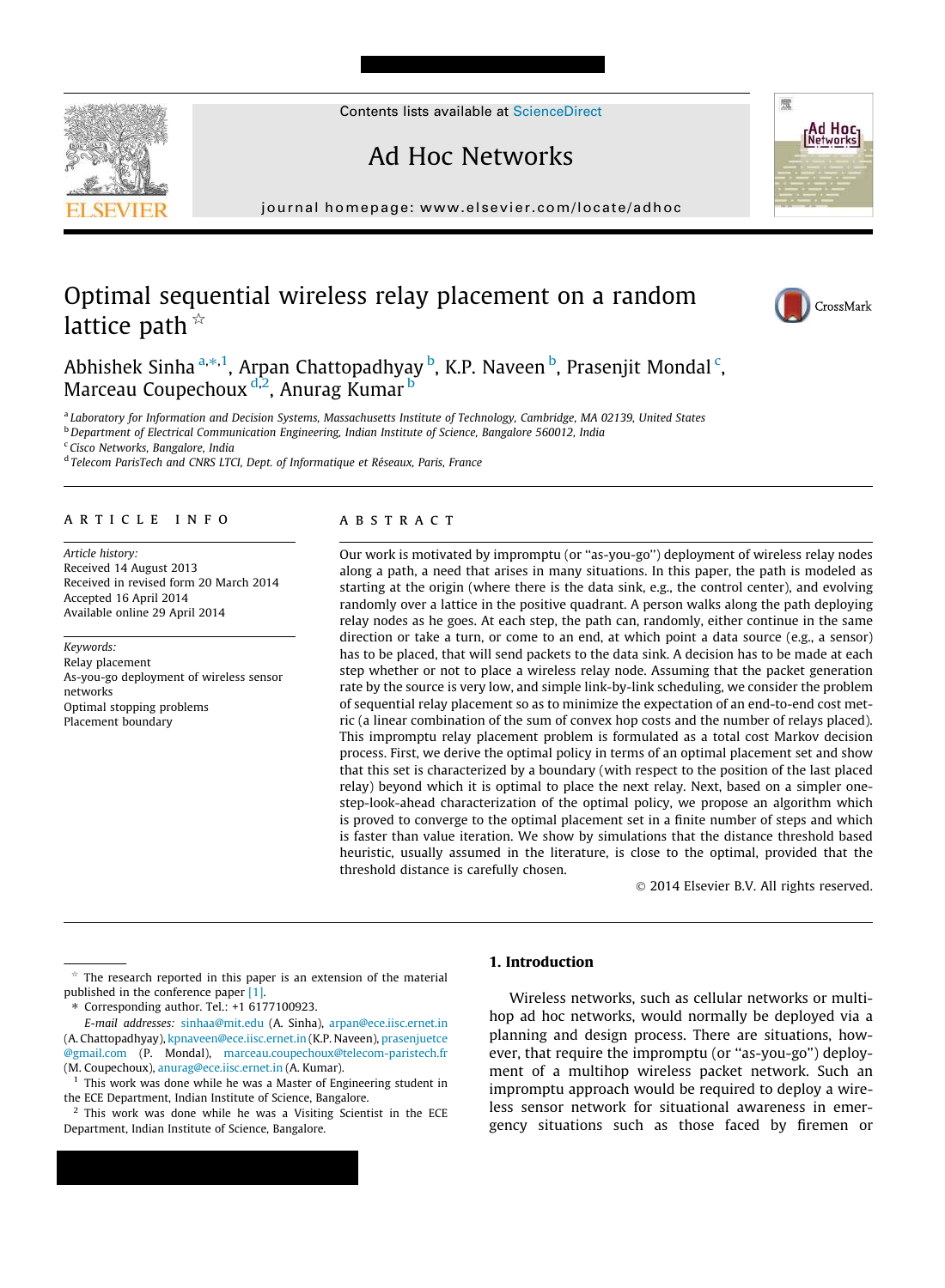commandos ( $[2,3]$ ). For example, as they attack a fire in a building, firemen might wish to place temperature sensors on fire-doors to monitor the spread of fire, and ensure a route for their own retreat; or commandos attempting to flush out terrorists might wish to place acoustic or passive infra-red sensors to monitor the movement of people in the building. As-you-go deployment may also be of interest when deploying a multi-hop wireless sensor network over a large terrain (such as a dense forest) in order to obtain a first-cut deployment which could then be augmented to a network with desired properties (connectivity and qualityof-service). Such quick deployment of a wireless relay network also becomes necessary if the deployment needs to be stealthy (for example, for detecting poachers or fugitives in a forest), or if the network has to be redeployed at short time intervals to track an evolving phenomenon.

With the above larger motivation in mind, in this paper we are concerned with the rigorous formulation and solution of a problem of impromptu deployment of a multihop wireless network along a random lattice path, see Fig. 1, which, while being a simple model for providing insights into a larger class of problems, could also be a reasonable model for a forest trail on flat ground. The objective is to create a multihop wireless path for packet communication from the end of the path to its beginning. The problem is formulated as an optimal sequential decision problem. The formulation gives rise to a total cost Markov decision process, which we study in detail in order to derive structural properties of the optimal policy. We also provide an efficient algorithm for computing the optimal policy.

#### 1.1. Related work

"As-you-go" deployment of wireless relay networks has, in the past, been motivated by "first responder"



Fig. 1. A wireless network being deployed as a person steps along a random lattice path. Inverted V: location of the deployment person; path drawn with a solid line: path already covered; circles: deployed relays; path drawn with a thick dashed line: a possible evolution of the remaining path. The source to be placed at the end is also shown as the black rectangle.

networks, a concept that has been around at least since 2001. In  $\left[3\right]$ , Howard et al. provide heuristic algorithms for the problem of incremental deployment of sensors (such as surveillance cameras) with the objective of covering the deployment area. Their problem is related to that of self-deployment of autonomous robot teams and to the art-gallery problem. Creation of a communication network that is optimal in some sense is not an objective in  $[3]$ . In a somewhat similar vein, the work of Loukas et al. [4] is concerned with the dynamic locationing of robots that, in an emergency situation, can serve as wireless relays between the infrastructure and human-carried wireless devices. The problem of impromptu deployment of static wireless networks has been considered in  $[5-9]$ . In  $[5]$ , Naudts et al. provide a methodology in which, after a node is deployed, the next node to be deployed is turned on and begins to measure the signal strength to the last deployed node. When the signal strength drops below a predetermined level, the next node is deployed and so on. Souryal et al. provide a similar approach in  $[6,8]$ , where an extensive study of indoor RF link quality variation is provided, and a system is developed and demonstrated. The work reported in  $[9]$  is yet another example of the same approach for relay deployment. More recently, Liu et al. [10] describe a "breadcrumbs" system for aiding firefighters inside buildings, and is similar to our present paper in terms of the class of problems it addresses. In a survey article [2], Fischer et al. describe various localization technologies for assisting emergency responders, thus further motivating the class of problems we consider. Bao and Lee [7] consider the problem of multiple persons, each carrying some relays, exploring an unknown region, and collaboratively placing relays to stay connected to a command center. The objective is to maximize the area they can explore while staying connected, using these relays. They propose a heuristic algorithm based on measurements between the deployed relays and between the mobile individuals.

In the literature referred to above, heuristic algorithms are proposed for relay placement. In our earlier work (Mondal et al.  $[1]$ ) we took the first steps towards rigorously formulating and addressing the problem of impromptu optimal deployment of a multihop wireless network along a line at the end of which a source has to placed. The source (e.g., a sensor) placement location is discovered only as the network is deployed. A probabilistic model is used for the unknown location of the source along the line. Once placed, the sensor sends periodic measurement packets to a control center near the start of the line. It is assumed that the measurement rate at the sensor is low, so that (with a very high probability) a packet is delivered to the control center before the next packet is generated at the sensor. This, so called, ''lone packet model'' is realistic for situations in which the sensor makes a measurement every few seconds, or where the main purpose of the sensor network is to detect sporadic events, and communicate the detection to the sink.

The objective of the sequential decision problem is to minimize a certain expected per packet cost (e.g., end-toend delay or total energy expended by a node), which can be expressed as the sum of the costs over each hop,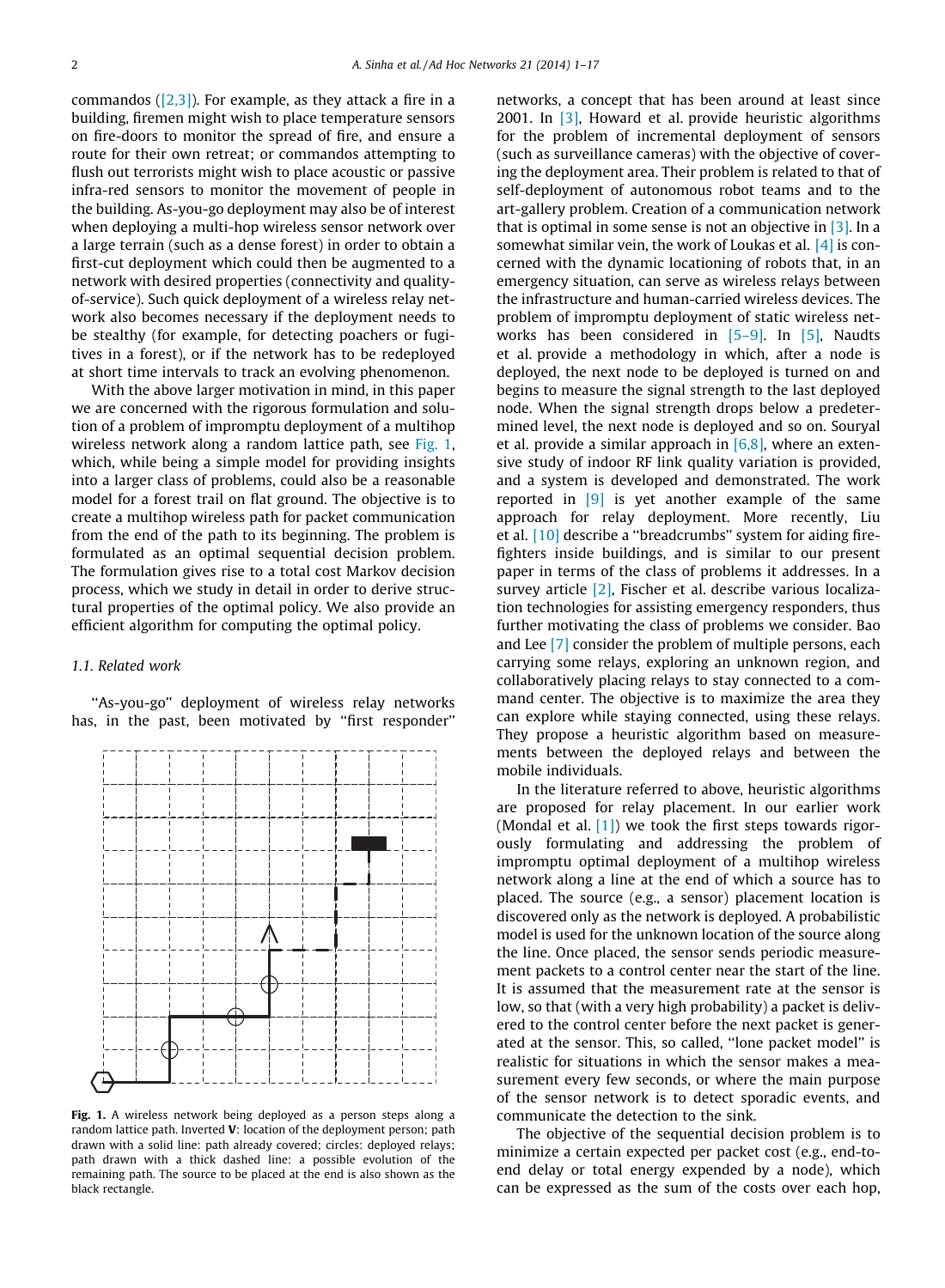subject to a constraint on the number of relays used for the operation. It has been proved in [1] that an optimal placement policy solving the above mentioned problem is a threshold rule, i.e., there is a threshold  $r^*$  such that, after placing a relay, if the operative has walked  $r^*$  steps without the path ending, then a relay must be placed at  $r^*$ .

### 1.2. Outline and our contributions

In this paper, we adopt the following model features from [1]: (a) a single operative moves step-by-step along a path, deciding to place or to not place a relay;  $(b)$  the length of the path is a geometrically distributed random multiple of the step size;  $(c)$  a source of packets is placed at the end of the path;  $(d)$  the lone packet traffic model applies; (e) the total cost of a deployment is a linear combination of the sum of convex hop costs and the number of nodes placed. We, however, extend the work presented in [1] to the two-dimensional case. The path evolves from a sink at the origin, over a lattice in the positive quadrant. The spacing between the lattice points is equal to the step size of the person deploying the network. The path evolves by stepping over the lattice in the  $+x$ , or the  $+y$ , direction. This type of movement is common for forest trails on flat ground, where the trail exhibits a steady drift towards some direction in the positive quadrant. While the expected path length is fixed by the parameter of the geometrically distributed number of steps, the ''twistiness'' (or the frequency of turns) in the path is parameterised by a probability of the path taking a turn at each step. We note that a similar mobility model has been used in the simulation experiments used for evaluating the heuristics reported in [7]. A radio link exists between successive nodes placed anywhere on the path (see Fig. 2), but the quality of the link would depend on the distance between the nodes. The lone packet model is a natural first assumption, and would be useful in low-duty cycle monitoring applications. Once the network has been deployed, an analytical technique such as that presented in [11] can be used to estimate the actual packet carrying capacity of the network.



We will formally describe our system model and problem formulation in Section 2. The following are our main contributions:

- We formulate the problem as a total cost Markov decision process (MDP), and characterize the optimal policies in terms of placement sets. We show that these optimal policies are threshold policies and thus the placement sets are characterized by boundaries in the two-dimensional lattice (Section 3). Beyond these boundaries, it is optimal to place a relay.
- Noticing that placement instants are renewal points in the random process, we recognize and prove the One-Step-Look-Ahead (OSLA) characterization of the placement sets (Section 4).
- Based on the OSLA characterization, we propose an iterative algorithm, which converges to the optimal placement set in a finite number of steps (Section 5). We have observed that this algorithm converges much faster than value iteration.
- In Section 7 we provide several numerical results that illustrate the theoretical development. The relay placement approach proposed in [5,6,8,9] would suggest a distance threshold based placement rule. We numerically obtain the optimal rule in this class, and find that the cost of this policy is numerically indistinguishable from that of the overall optimal policy provided by our theoretical development. This suggests that it might suffice to utilize a distance threshold policy. However, the distance threshold should be carefully designed taking into account the system parameters and the optimality objective.

For the ease of presentation we have moved most of the proofs to the Appendix.

#### 2. System model

We consider a deployment person, whose stride length is 1 unit, moving along a random path in the two-dimensional lattice, placing relays at some of the lattice points of the path and finally a source node at the end of the path. Once placed, the source node periodically generates measurement packets which are forwarded by the successive relays in a multihop fashion to the control center located at  $(0, 0)$ ; see Fig. 2.

#### 2.1. Random lattice path

Let  $\mathbb{Z}_+$  denote the set of non-negative integers, and  $\mathbb{Z}_+^2$ the non-negative orthant of the two dimensional integer lattice. Starting from  $(0,0)$  there is a lattice path that takes random turns in the  $+x$  direction, or in the  $+y$  direction (this is to avoid the path folding back onto itself, see Fig. 2). Under this restriction, the path evolves as a stochastic process over  $\mathbb{Z}_+^2$ . When the deployment person has reached some lattice point, the path continues for one more step and terminates with probability p, or does not terminate with probability  $1 - p$ . In either case, the next Fig. 2. A depiction of relay deployment along a random lattice path. Step is in the  $+x$  direction with probability q, and in the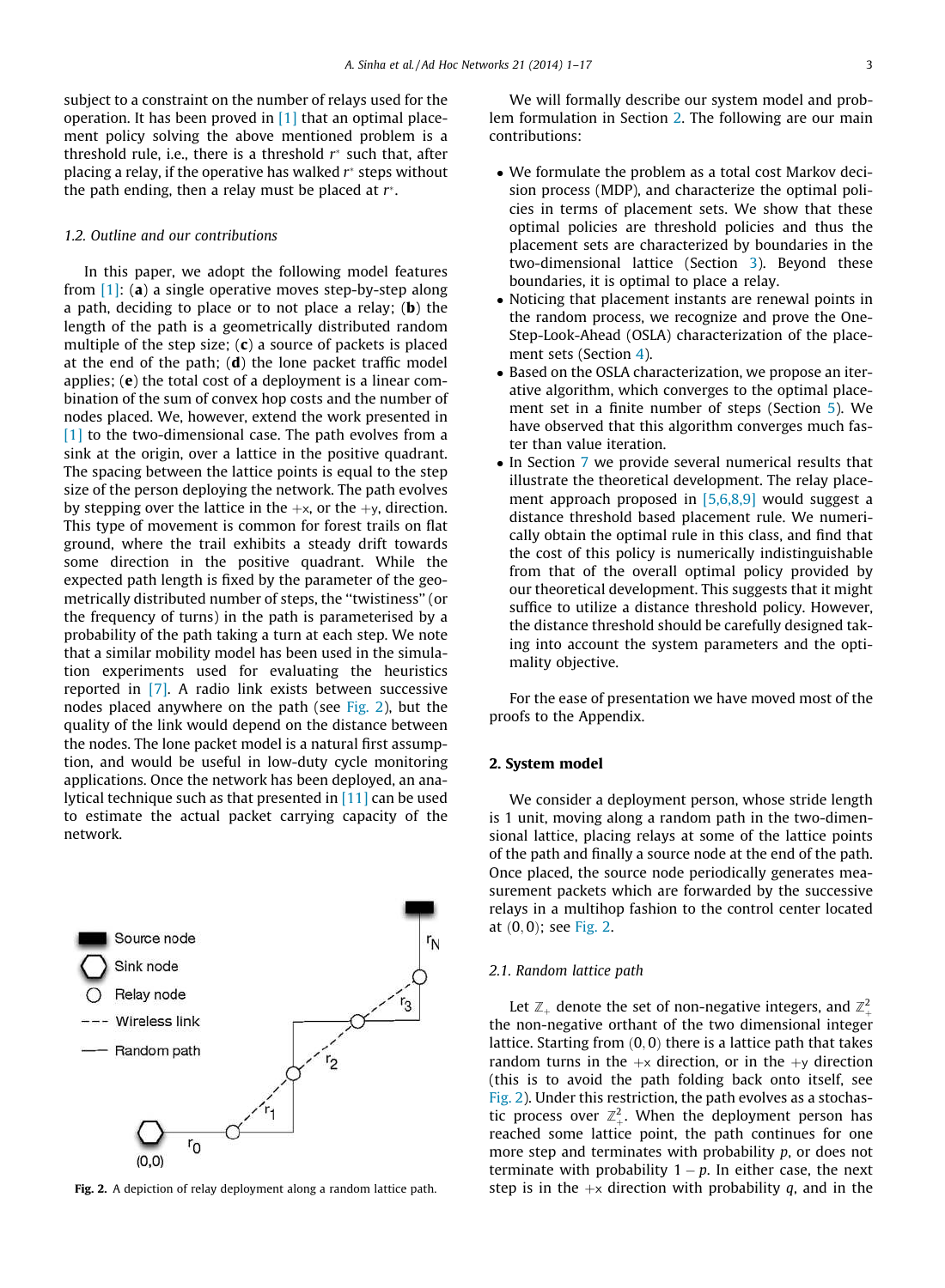+y direction with probability  $1 - q$ . Thus, for instance,  $(1 - p)q$  is the probability that the path proceeds in the  $+x$  direction without ending. The person deploying the relays is assumed to keep a count of  $m$  and  $n$ , the number of steps taken in the  $\times$  direction and in  $\times$  direction, respectively, since the previous relay was placed. He is also assumed to know the probabilities  $p$  and  $q$ . Thus the parameter  $p$  governs the path length. If  $p$  is small then long paths will be sampled, whereas if  $p$  is large then short paths will be sampled. In either case the path length is finite w.p. 1. See Fig. 3 for an illustration of typical sample path evolutions for a given path length (in number of steps), for different turn probabilities q.

As mentioned earlier, the above structure, while being a simple setting for obtaining insights into the general problem of as-you-go deployment, could reasonably model a winding forest trail on flat ground. If the step sizes are small, random movement on the integral lattice is a good practical approximation to a situation such as traversing along a continuous two-dimensional random trail in a forest. For example, while deploying relays along a forest trail, the lattice pitch could be as little at 3 to 5 meters, while the deployment area could be a few millions of square meters. Thus a path along a fine-pitch lattice can adequately approximate a trail. The details of the model can be motivated as follows. The length, say, L, of the path is a priori unknown, but there is prior information (e.g., the mean distance,  $\overline{L}$ , along the path from the source to the sink) that, given the stride length  $\delta$ , leads us to model L as a geometrically distributed number of steps.<sup>3</sup> The stride length  $\delta$  and the mean length  $\overline{L}$  can be used to obtain the parameter of the geometric distribution, i.e., the probability  $p$  that the source has to be placed at the next step.

As a practical example, the step size (the distance between points at which placement decisions are taken) can be as small as, say, 5 meters. If the expected distance to the sensor is, say, 500 meters, i.e., 100 steps, then p would be chosen to be 0:01. With this value of  $p, \text{Prob}(L > 3000 \text{ m}) = (1 - p)^{600} \approx 0.0024.$  Hence, if the forest under consideration has dimensions of a few kilometers, then these forest dimensions are essentially ''infinite'' compared to the length of the path that is being modeled. The probability q models the ''twistiness'' of the path, and can also be based on prior information. If the path is known to follow a straight line, then  $q$  can be taken to be 0 (the path is a straight line proceeding in the  $+x$  direction), or, equivalently, 1 (the path is a straight line proceeding  $+y$ direction). On the other hand a path that takes frequent turns would be modeled by  $q$  close to 0.5.

We have used location independent path evolution probabilities. We note that the Markov decision setting can be extended by making the turn probabilities state dependent. However it would be hard to obtain prior information for getting such state dependent path evolution parameters. Our model uses the minimal information of expected path length, and provides a simple and computable stationary deployment policy.

The sequential decision making formulation, later in this paper, assumes the knowledge of  $p$  and  $q$ . In many situations (e.g. for deployment along a forest trail) these parameters might be estimated to some accuracy (e.g., from a map). In this paper we provide general structural results for the optimal policy for any  $p$  and  $q$ , and investigate how well a simple policy performs as compared to the optimal policy.

#### 2.2. Traffic model

In this paper, we assume that the source (i.e., the sensor placed at the end of the path) generates packets at a rate so low that one packet exits to the sink before the next packet is generated. Such a, so called, ''lone packet'' model would be appropriate for situations in which the sensor makes low duty cycle environment measurements (a measurement every few seconds), or generates an occasional alarm packet.

As practical examples, applications such as forest fire detection, intrusion detection, animal surveillance, etc., while sensing would be performed continuously, there will be packet transmission activities only when some activity is detected. Also, there are many wireless sensor applications where continuous sensing is required but the measurement period is of the order of a few seconds (e.g., soil moisture measurement, and ambient temperature measurement). In typical deployments (using, for example, IEEE 802.15.4 radios, and 4–6 hops), the total transmission delay (sum of all one-hop delays) incurred by a packet would be only of the order of milliseconds. This essentially means that consecutive packets are unlikely to interfere with each other in time, thus justifying our lone-packet assumption. A design based on such a lone packet model could also be the starting point for a design for higher packet rates.

With such low packet arrival rates, each packet traverses the network without encountering interference from any other packet. Hence, the delay on any link, or the power required for a given link quality, depend on the path loss characteristics of that link alone.

#### 2.3. Cost definition

In our model, packet transmission can take place between any two successive relays even if they are not on the same straight line segment of the lattice path. Such a model is suitable, for example, when the deployment region is a thickly wooded forest where the deployment person is restricted to move only along some narrow path. The cost on each link could be the expected delay for delivering a packet across the link (taking into account the medium access and retransmission delays), or the power required to obtain a certain communication quality over the link. For example, the quality of a link can be specified in terms of the probability of the received power on the link falling below a certain minimum received power (i.e., the outage probability of the link) below which the packet error rate (PER) exceeds a desired level (e.g., a

<sup>3</sup> One justification for the use of the geometric distribution, given the prior knowledge,  $\overline{L}$ , is that it is the maximum entropy discrete probability mass function with the given mean. Thus, by using the geometric distribution, we are leaving the length of the line as uncertain as we can, given the prior knowledge of its mean.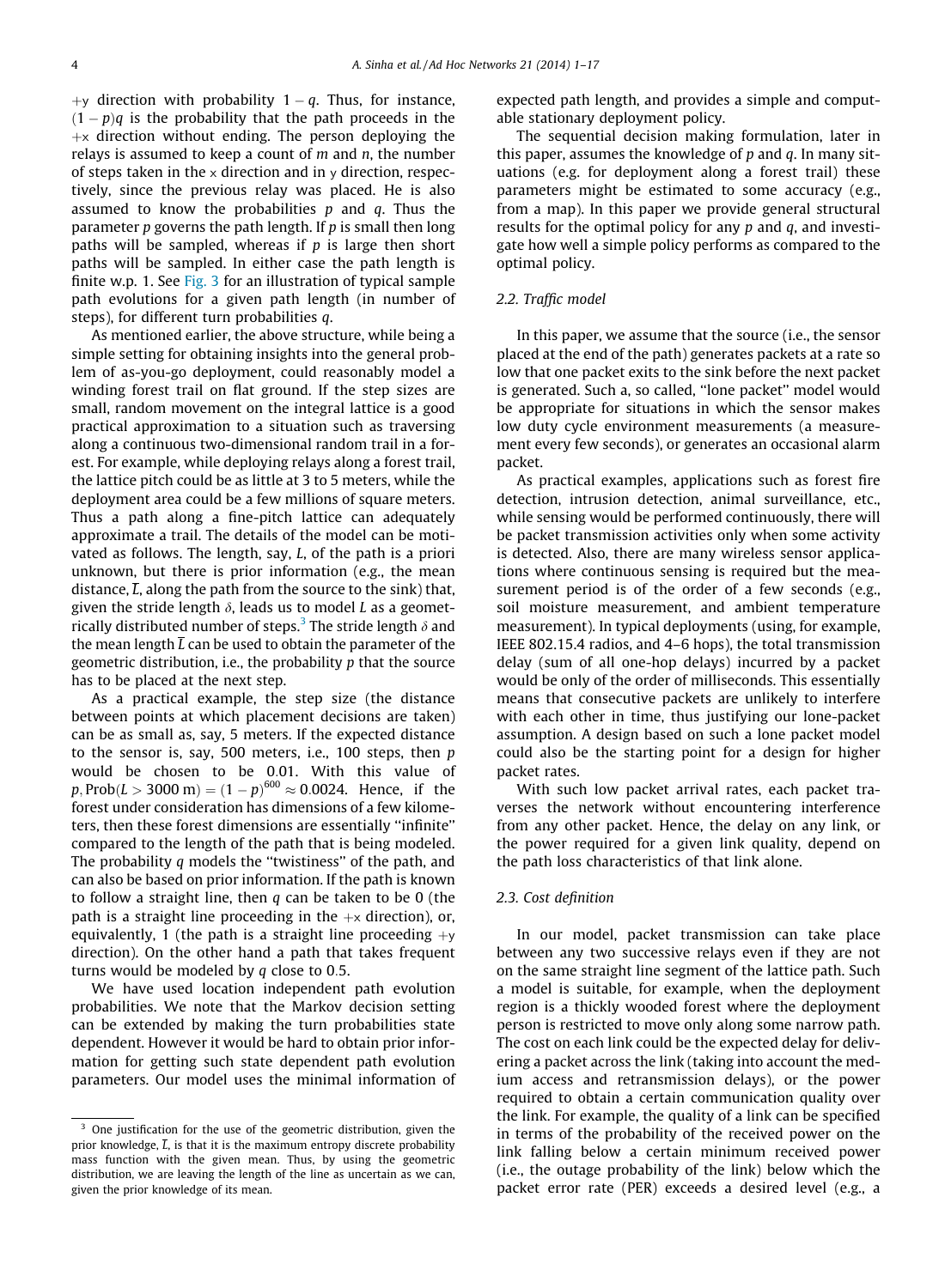

Fig. 3. Sample path evolutions for 70-pitch and 120-pitch long paths with different turn probabilities.  $\times$  and  $\gamma$  index the lattice coordinates.

 $-88$  dBm received power, with receiver noise, could yield a PER of 3% for the packets being carried by the network; see  $[12]$ ). The outage probability can be lower bounded by ensuring that the average received power across the link (averaged over shadowing and fading) meets a received power target. Such a target average received power would be obtained by deriving a margin above the minimum value of received power (e.g., the  $-88$  dBm above), from statistics of shadowing and fading. Of course, this would be a conservative approach compared to one where only a fade margin is applied and shadowing is accounted for by making measurements (see [8] for a discussion of issues related to link quality measurement). A measurementbased approach would require additional state to be maintained in the decision formulation, and is a topic of our ongoing research. We note, however, that measurements would take time at each step, and, thus, might not be feasible if the deployment has to be carried out very quickly.

It is then easily seen that for two successive relays separated by a distance  $r$ , the cost (expected delay or average power) would be a function  $d(r)$ . A formula for expected delay, under the IEEE 802.15.4 MAC has been derived in [13]. In our numerical work we use the power cost,  $d(r) = P_m + \gamma r^{\eta}$ , where  $P_m$  is the minimum power required,  $\gamma$  relates to an SNR (Signal-to-Noise Ratio) constraint, and  $\eta$ is the path-loss exponent. Now suppose N relays are placed such that the successive inter-relay distances are  $r_0, r_1, \ldots, r_N$  ( $r_0$  is the distance from the control center at  $(0, 0)$  and the first relay, and  $r_N$  is the distance from the last relay to the source placed at the end of the path) then, under the lone packet model, we take the total cost of this placement as the sum of the one-hop costs  $\mathcal{C} = \sum_{i=0}^N \! d(r_i).$ Note that we require that all deployed relays are used in the path from the source to the sink.<sup>4</sup>

#### 2.3.1. Justification for sum of hop costs

There are two ways in which the network could be operated: (i) the nodes are always awake, or (ii) the nodes sleep-wake cycle.

- (i) It is a well known fact that the current drawn by an awake radio, waiting to receive a packet, is almost as large as the current required to transmit a packet (e.g., see [15, Page 13]). A network with continuously awake nodes will have a short life span (two or three days, depending on the battery size), and will be employed for transient applications where the network is deployed and removed within a few 10s of hours. During the operational period, an objective could be to minimize the mean end-toend packet delay. If the network cost is end-to-end delay, then, under the lone-packet model, the endto-end mean delay is just the sum of the expected hop delays.
- (ii) If the network has to last for a long time (several months) then the nodes must sleep-wake cycle, packet delays will be large, and the primary criterion of network cost would be in terms of life-time. When nodes are sleeping, then a node with a packet to transmit (the "custodian" node) requires an awake downstream relay in order to forward the packet. If nodes are equipped with wake-on radios then the custodian node sends a low power ''wake'' signal to the sleeping relay followed immediately by the packet  $[16,17]$ . Alternatively, the clocks of the neighboring nodes could be synchronized, so that the custodian node knows when to transmit its packet so as to ''catch'' the downstream node just when it wakes up  $[18]$ . If the node battery energy is E joules, the transmission power required is  $d(r)$ , the receiver power required is  $P_{\text{rcv}}$ , the packet transmission time is  $t_{\rm{pkt}}$ ,<sup>5</sup> then the life-time of a relay whose next hop node is a distance  $r$  away is given by  $T_i := \frac{E}{A(d(r)+P_{rcv})t_{pkt}}$ , where A is the rate at which the source generates packets. It follows that if the

<sup>4</sup> We have investigated the case where relay skipping is allowed in our work [14] under a measurement based setting. After the relays are placed, the path using all the relays from the source to the sink is not necessarily the shortest path. Thus, the agent could have kept this in mind when deploying the relays in the first place. However, the complexity of the formulation and its solution is significantly more, since, at each decision point, the deployment agent needs to keep some information pertaining to all relays deployed up to any point.

<sup>5</sup> Assuming a constant packet size, and a constant physical layer bit rate (the IEEE 802.15.4 physical layer has just one bit rate).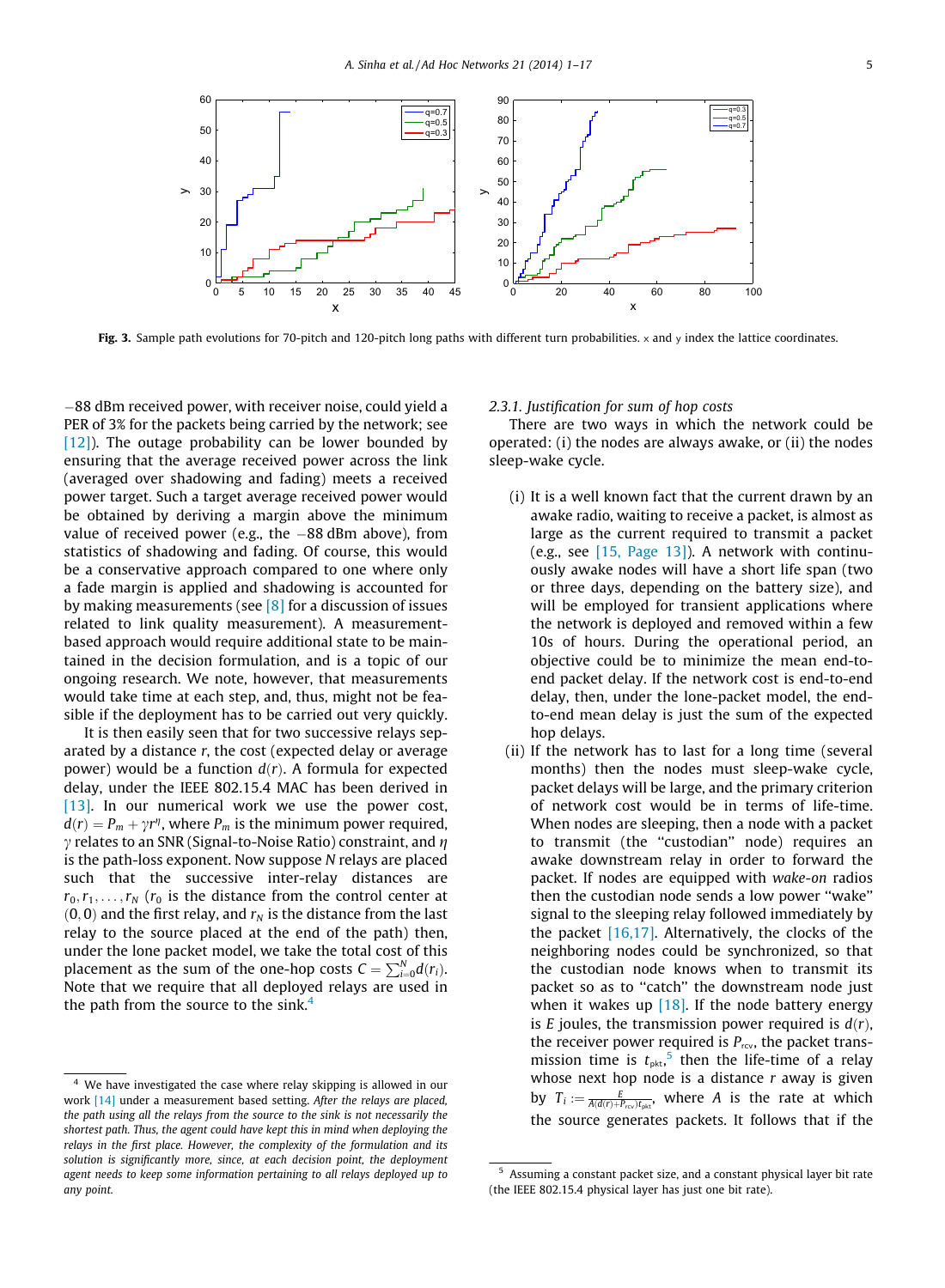network objective is to minimize the rate of replacing node batteries (i.e.,  $\sum_{0\leqslant i\leqslant N} \frac{1}{T_i}$ ) then the criterion should be min $\sum_{0\leqslant i\leqslant N}d(r_i)$ , whereas if the objective is to maximize the life-time then the criterion should be min max $_{0\leq i\leq N}d(r_i)$ . However note that

$$
\max_{i=1}^N d(r_i) = \lim_{\alpha \to \infty} \left( \sum_{i=1}^N d(r_i)^{\alpha} \right)^{\frac{1}{\alpha}}.
$$
 (1)

Hence if we solve the min-sum problem with a new costfunction  $f(r) = d(r)^{\alpha}$ , for some fixed, yet large enough  $\alpha$ , we have a good approximate solution for the min–max problem via the solution of the min-sum problem. It is easy to verify that the function  $f(r)$  also satisfies the required technical conditions. This is quite a standard technique for solving min–max problems via a min-sum relaxation and a set of useful references for this method is [19] and the references cited therein.

We now impose a few technical conditions on the onehop cost function  $d(\cdot)$ : (C1)  $d(0) > 0$ , (C2)  $d(r)$  is convex and increasing in r, and (C3) for any r and  $\delta > 0$  the difference  $d(r + \delta) - d(r)$  increases to  $\infty$  as the argument  $r \to \infty$ .

(C1) is imposed considering the fact that it requires a non-zero amount of delay or power for transmitting a packet between two nodes, however close they may be. (C2) and (C3) are properties we require to establish our results on the optimal policies. They are satisfied by the power cost,  $P_m + \gamma r^{\eta}$ , and also by the mean hop delay (see [13]).

We will overload the notation  $d(\cdot)$  by denoting the onehop cost between the locations  $(0,0)$  and  $(x,y) \in \Re^2$  as simply  $d(x, y)$  instead of  $d(||(x, y) - (0, 0)||)$ . Using the conditions on  $d(r)$  we prove the following convexity result of  $d(x, y)$ .

**Lemma 1.** The function  $d(x, y)$  is convex in  $(x, y)$ , where  $(x,y) \in \mathbb{R}^2$ .

**Proof.** Since  $d(\cdot)$  is convex, non-decreasing in its argument, the proof follows by invoking the composition rule [20, Section 3.2.4].  $\Box$ 

We further impose the following condition on  $d(x, y)$ where  $(x, y) \in \Re^2$ . We allow a general cost-function  $d(x, y)$ endowed with the following property: (C4) The function  $d(x, y)$  is positive, twice continuously partially differentiable in variables x and y and  $\forall x, y \in \mathbb{R}_+$ ,

$$
d_{xx}(x, y) > 0, d_{xy}(x, y) > 0, d_{yy}(x, y) > 0,
$$
\n(2)

where  $d_{xy}(x,y) = \frac{\partial^2 d(x,y)}{\partial x \partial y}$ . These properties also hold for the mean delay and the power functions mentioned earlier.

Finally define, for  $(m, n) \in \mathbb{Z}_+^2$ ,  $\Delta_1(m, n) = d(m + 1, n)$  $d(m, n)$  and  $\Delta_2(m, n) = d(m, n + 1) - d(m, n)$ .

**Lemma 2.**  $\Delta_1(m, n)$  and  $\Delta_2(m, n)$  are non-decreasing in both the coordinates m and n.

**Proof.** See Appendix A.  $\Box$ 

#### 2.4. Deployment policies and problem formulation

A deployment policy  $\pi$  is a sequence of mappings  $(\mu_k : k \geq 0)$ , where at the k-th step of the path (provided that the path has not ended thus far)  $\mu_k$  allows the deployment person to decide whether to place or not to place a relay where, in general, randomization over these two actions is allowed. The decision is based on the entire information available to the deployment person at the kth step, namely the set of vertices traced by the path and the location of the previous vertices where relays were placed. Let  $\Pi$  represent the set of all policies. For a given policy  $\pi \in \Pi$ , let  $\mathbb{E}_{\pi}$  represent the expectation operator under policy  $\pi$ . Let C denote the total hop cost (as defined earlier) and  $N$  (a random variable) the total number of relays used. We are interested in solving the following problem,

$$
\min_{\pi \in \Pi} \mathbb{E}_{\pi} C + \lambda \mathbb{E}_{\pi} N,\tag{3}
$$

where  $\lambda > 0$  may be interpreted as the cost of a relay. Solving the problem in  $(3)$  can also help us solve the following constrained problem,

$$
\min_{\pi \in \Pi} \mathbb{E}_{\pi} C,
$$
  
S.t. :  $\mathbb{E}_{\pi} N \leq \rho_{avg}$ , (4)

where  $\rho_{avg} > 0$  is a constraint on the expected number of relays (we will describe this procedure in Section 6; for details see [21]).

Remark. A constraint on the expected number of relays would be applicable to a situation in which relays are deployed along multiple paths to connect a sink and a source at the ends of each path. Because of the randomness in the lengths of the paths, we will place more relays along some paths and less along others, with the total number of relays deployed being governed by the constraint on the mean number of relays. For deployment along a line, a constraint on the actual number of relays was dealt with in [13], and leads to a non-stationary deployment policy.

In Sections 3–5, we work towards obtaining an efficient solution to the problem in (3).

#### 3. MDP formulation and solution

In this section we formulate the problem in  $(3)$  as a total cost infinite horizon MDP and derive the optimal policy in terms of optimal placement set. We show that this set is characterized by a two-dimensional boundary, upon crossing which it is optimal to place a relay.

#### 3.1. States, actions, state-transitions and cost structure

We formulate the problem as a sequential decision process starting at the origin of the lattice path. The decision to place or not place a relay at the  $k$ -th step is based on  $((M_k, N_k), Z_k)$ , where  $(M_k, N_k)$  denotes the coordinates of the deployment person with respect to the previous relay and  $Z_k \in \{e, c\}$ ;  $Z_k = e$  means that at step k the random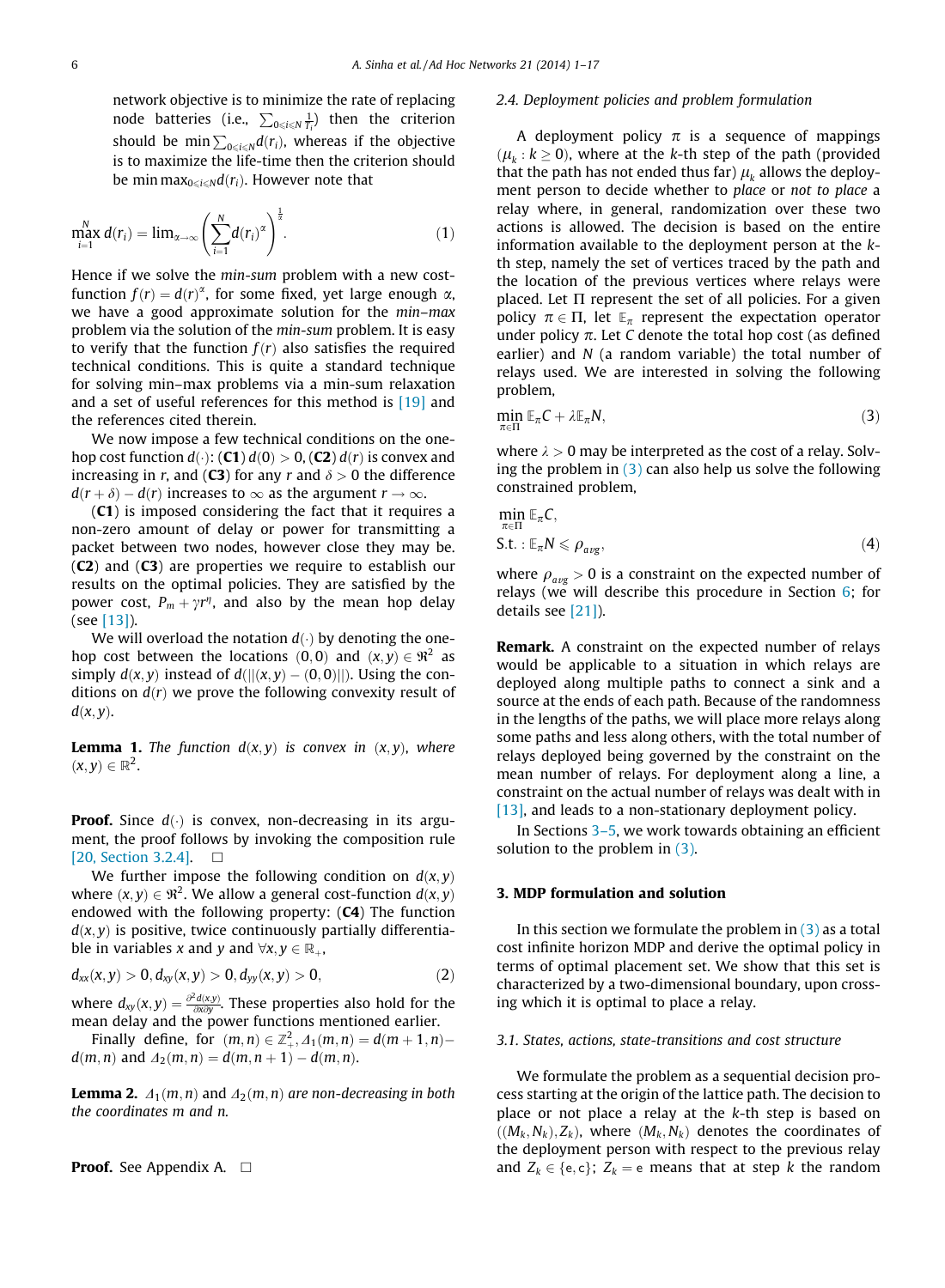lattice path has ended and  $Z_k = c$  means that the path will continue in the same direction for at least one more step. Thus, the state space is given by:

$$
S = \{(m, n, z) : (m, n) \in \mathbb{Z}_+^2, z \in \{e, c\}\} \cup \{\phi\},\tag{5}
$$

where  $\phi$  denotes the cost-free terminal state, i.e., the state after the end of the path has been discovered. The action taken at step k is denoted  $U_k \in \{0, 1\}$ , where  $U_k = 1$  is the action to place a relay, and  $U_k = 0$  is the action of not placing a relay. When the state is  $(m, n, c)$ and when action  $u$  is taken, the transition probabilities are given by:

\n- If 
$$
u
$$
 is 0 then,
\n- (i)  $(m, n, c) \rightarrow (m + 1, n, c)$  w.p.  $(1 - p)q$
\n- (ii)  $(m, n, c) \rightarrow (m + 1, n, e)$  w.p.  $pq$
\n- (iii)  $(m, n, c) \rightarrow (m, n + 1, c)$  w.p.  $(1 - p)(1 - q)$
\n

- (iv)  $(m, n, c) \longrightarrow (m, n + 1, e)$  w.p.  $p(1 q)$ .
- $\bullet$  If u is 1 then (i)  $(m, n, c) \rightarrow (1, 0, c)$  w.p.  $(1 - p)q$ (ii)  $(m, n, c) \rightarrow (1, 0, e)$  w.p. pq
	- (iii)  $(m, n, c) \rightarrow (0, 1, c)$  w.p.  $(1 p)(1 q)$
	- (iv)  $(m, n, c) \rightarrow (0, 1, e)$  w.p.  $p(1 q)$ .
	-

If  $Z_k = e$  then the only allowable action is  $u = 1$  and we enter into the state  $\phi$ . If the current state is  $\phi$ , we stay in the same cost-free termination state irrespective of the control u. The one step cost when the state is  $s \in S$  is given by:

$$
c(s, u) = \begin{cases} d(m, n) & \text{if } s = (m, n, e), \\ \lambda + d(m, n) & \text{if } u = 1 \text{ and } s = (m, n, c), \\ 0 & \text{if } u = 0 \text{ or } s = \phi. \end{cases}
$$

For simplicity we write the state  $(m, n, c)$  as simply  $(m, n)$ .

#### 3.2. Optimal placement set  $P_i$

Let $J_\lambda(m,n)$  denote the optimal cost-to-go when the current state is  $(m, n)$ . When at some step the state is  $(m, n)$ the deployment person has to decide whether to place or not place a relay at the current step.  $J_\lambda$  is the solution of the Bellman equation [22, Page 137, Prop. 1.1],

$$
J_{\lambda}(m,n)=\min\{c_p(m,n),c_{np}(m,n)\},\qquad(6)
$$

where  $c_p(m, n)$  and  $c_{np}(m, n)$  denote the expected cost incurred when the decision is to place and not place a relay, respectively.  $c_p(m, n)$  is given by

$$
c_p(m,n) = \lambda + d(m,n) + (1-p)(1-q)J_{\lambda}(0,1) + (1-p)qJ_{\lambda}(1,0) + pd(1).
$$
\n(7)

The term  $\lambda + d(m, n)$  in the above expression is the one step cost which is first incurred when a relay is placed. The remaining terms are the average cost-to-go from the next step. The term  $(1-p)(1-q)J_{\lambda}(0,1)$  can be understood as follows:  $(1 - p)(1 - q)$  is the probability that the path proceeds in the  $+x$  direction without ending. Thus the state at the next step is  $(0, 1, c)$  w.p.  $(1 - p)(1 - q)$ , the optimal

cost-to-go from which is  $J_{\lambda}(0,1)$ . Similarly for the term  $(1-p)qJ_{\lambda}(1,0)$ ,  $(1-p)q$  is the probability that the path will proceed, without ending, towards the  $+v$  direction (thus the next state is  $(1,0,\infty)$ ) and  $J_{\lambda}(1,0)$  is the cost-togo from the next state. Finally, in the term  $pd(1)$ , p is the probability that the path will end, either proceeding in the  $+x$  direction, or in the  $+y$  direction, at the next step and  $d(1)$  is the cost of the last link. Following a similar explanation, the expression for  $c_{nn}(m, n)$  can be written as:

$$
c_{np}(m,n) = (1-p)qJ_{\lambda}(m+1,n) + (1-p)(1-q)J_{\lambda}(m,n+1) + pqd(m+1,n) + p(1-q)d(m,n+1).
$$
 (8)

We define the optimal placement set  $P_i$  as the set of all lattice points  $(m, n)$ , where it is optimal to place rather than to not place a relay. Formally,

$$
\mathcal{P}_{\lambda} = \{(m, n) : c_p(m, n) \leqslant c_{np}(m, n)\}.
$$
 (9)

In this definition, if the costs of placing and not-placing are the same, we have arbitrarily chosen to place at that point, which is equivalent from the point of view of minimizing the total cost-to-go. This is because, if we do not place the relay at the current step and the path continues, the earliest opportunity to place a relay is at the next (random) lattice point, thus increasing our current hop-length. Hence, although we do not incur any relay-cost  $\lambda > 0$  at the current step, the total expected placement cost will increase due to increased value of the current hop-cost, which is strictly increasing in hop-length. On the other hand, if we do place a relay at the current step, we will incur a placement cost of  $\lambda$  immediately at our current step plus a smaller hop-cost for the next hop, due to convexity of the hop-cost function  $d(\cdot)$  and relay placement points being regenerative points for the process. Hence when these two costs are equal, either action is as good for minimizing the total cost.

The above result yields the following main theorem of this section which characterizes the optimal placement set  $P_{\lambda}$  in terms of a boundary.

**Theorem 1.** The optimal placement set  $P_\lambda$  is characterized by a boundary, i.e., there exist mappings  $m^* : \mathbb{Z}_+ \to \mathbb{Z}_+$  and  $n^* : \mathbb{Z}_+ \to \mathbb{Z}_+$  such that:

$$
\mathcal{P}_{\lambda} = \bigcup_{n \in \mathbb{Z}_+} \{ (m, n) : m \geqslant m^*(n) \},\tag{10}
$$

$$
= \bigcup_{m \in \mathbb{Z}_+} \{ (m, n) : n \geqslant n^*(m) \}. \tag{11}
$$

Proof Outline. The proof utilizes the conditions C2 and C3 imposed on the cost function  $d(\cdot)$ . First, using (7) and (8) in (9) and rearranging we alternatively write  $P_{\lambda}$  as,  $\mathcal{P}_{\lambda} = \{(m, n) : F(m, n) \geq K\}$ , where K is a constant and  $F(\cdot, \cdot)$  is some function of m and n. Then, we complete the proof by showing that  $F(m, n)$  is non-decreasing in both  $m$  and  $n$ . This requires us to prove (using an induction argument) that  $H_{\lambda}(m, n) := J_{\lambda}(m, n) - d(m, n)$  is nondecreasing in  $m$  and  $n$ . Also, Lemma 2 has to be used here. For a formal proof see Appendix B.  $\Box$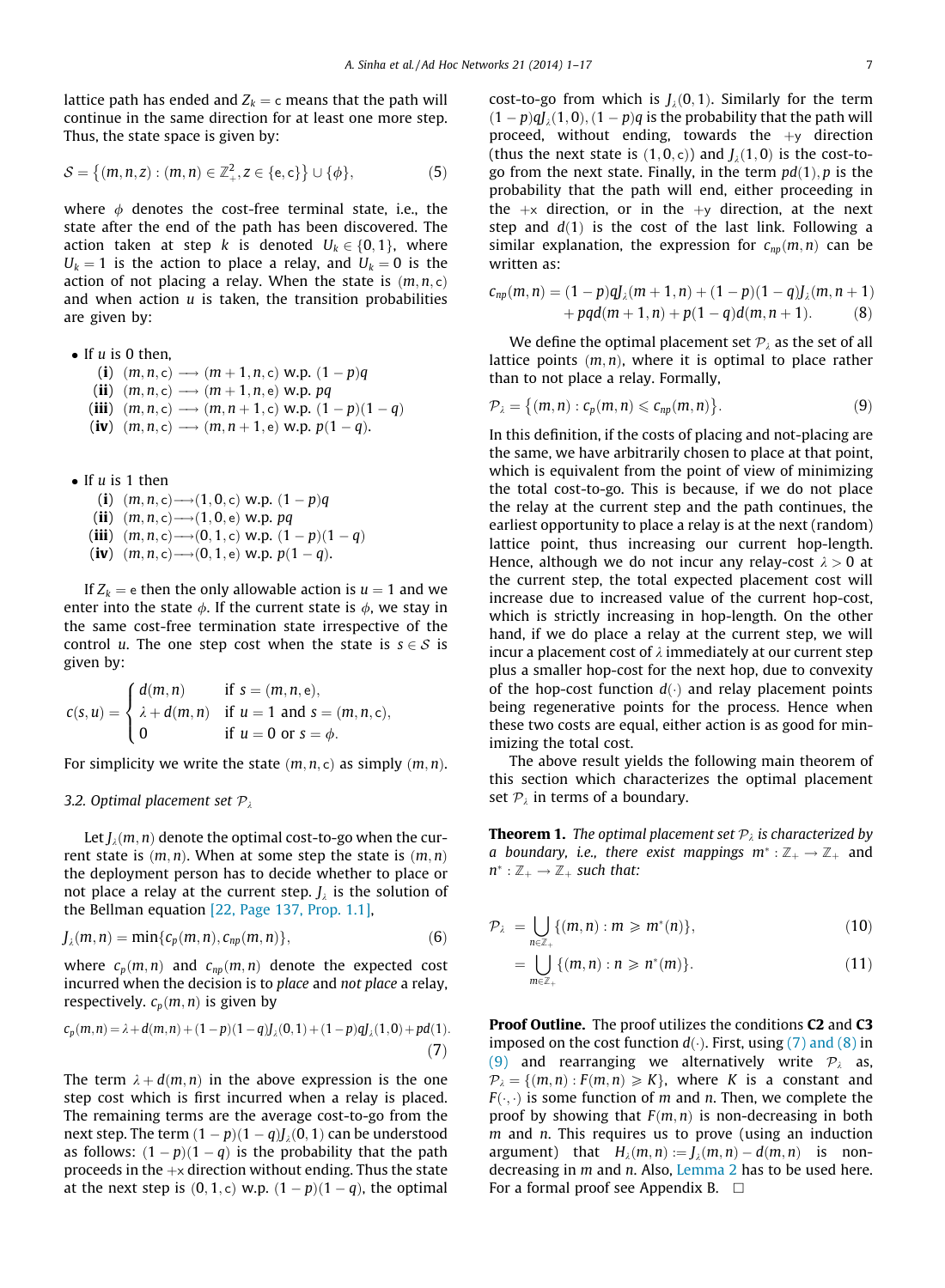**Remark.** Though the optimal placement set  $P_k$  was characterized nicely in terms of a boundary  $m^*(\cdot)$  and  $n^*(\cdot)$ , a naive approach of computing this boundary, using value iteration to obtain  $J_\lambda(m,n)$  (for several values of  $(m, n) \in \mathbb{Z}_+^2$ , would be computationally intensive. Our effort in the next section (Section 4) is towards obtaining an alternate simplified representation for  $P_{\lambda}$ , using which we propose an algorithm in Section 5, which is guaranteed to return  $P_{\lambda}$  in a finite (in practice, small) number of steps.

#### 4. Optimal stopping formulation

We observe that the points where the path has not ended, and a relay is placed, are renewal points of the decision process. This motivates us to think of the decision process after a relay is placed as an optimal stopping problem with *termination cost*  $J_\lambda(0,0)$  (which is the optimal cost-togo from a relay placement point). Let  $\overline{P}_i$  denote the placement set corresponding to the OSLA rule (to be defined next). In this section we prove our next main result that  $\mathcal{P}_i = \overline{\mathcal{P}}_{i.}$ 

#### 4.1. One-step-look-ahead stopping set  $\overline{P}_k$

Under the OSLA rule, a relay is placed at state  $(m, n, c)$  if and only if the "cost  $c_1(m, n)$  of stopping (i.e., placing a relay) at the current step" is less than the "cost  $c_2(m, n)$ of continuing (without placing relay at the current step) for one more step, and then stopping (i.e., placing a relay at the next step)". The expressions for the costs  $c_1(m, n)$ and  $c_2(m, n)$  can be written as:

 $c_1(m, n) = \lambda + d(m, n) + J_{\lambda}(0, 0)$ 

and

$$
\begin{aligned}c_2(m,n)=pq(d(m+1,n)+p(1-q)d(m,n+1))\\ &+(1-p)(qd(m+1,n)+(1-q)d(m,n+1)+\lambda+J_{\lambda}(0,0)).\end{aligned}
$$

Then we define the OSLA placement set  $\overline{P}_\lambda$  as:

$$
\overline{P}_{\lambda} = \{ (m,n) \in \mathbb{Z}_+^2 : c_1(m,n) \leqslant c_2(m,n) \}.
$$

Substituting for  $c_1(m, n)$  and  $c_2(m, n)$  and simplifying we obtain:

$$
\overline{\mathcal{P}}_{\lambda} = \{ (m, n) \in \mathbb{Z}_{+}^{2} : p(\lambda + J_{\lambda}(0, 0)) \leq \Lambda_{q}(m, n) \},
$$
 (12)

where  $\Delta_q(m, n) = q\Delta_1(m, n) + (1 - q)\Delta_2(m, n)$ .

Theorem 2. The OSLA rule is a threshold policy, i.e., there exist mappings  $\bar{m}: \mathbb{Z}_+ \to \mathbb{Z}_+$  and  $\bar{n}: \mathbb{Z}_+ \to \mathbb{Z}_+$ , which define the one-step placement set  $\overline{P}_{\lambda}$  as follows,

$$
\overline{\mathcal{P}}_{\lambda} = \bigcup_{n \in \mathbb{Z}_+} \{ (m, n) : m \geqslant \overline{m}(n) \},\tag{13}
$$

$$
= \bigcup_{m \in \mathbb{Z}_+} \{ (m, n) : n \geqslant \bar{n}(m) \}. \tag{14}
$$

**Proof.** Noticing that in (12)  $\Delta_q(m, n)$  is non-decreasing in  $(m, n)$  and  $p(\lambda + J_{\lambda}(0, 0))$  is a constant, the proof follows along the lines of the proof of Theorem 1.  $\Box$ 

Now, we present the main theorem of this section.

#### Theorem 3.

 $\mathcal{P}_\lambda = \overline{\mathcal{P}}_\lambda.$ 

#### **Proof.** See Appendix C.  $\Box$

**Remark.** The characterization in  $(12)$  is much simpler than the one in (9) once the value of  $J_{\lambda}(0,0)$  is given. In the following subsection, we define a function  $g(\cdot)$  and express  $J_\lambda(0,0)$  as the minimum value of this function.

## 4.2. Computation of  $J_{\lambda}(0,0)$

Let us start by defining a collection of placement sets indexed by  $h \ge 0$ :

$$
\mathcal{P}(h) = \{ (m,n) \in \mathbb{Z}_+^2 : p(\lambda + h) \leqslant \Delta_q(m,n) \}. \tag{15}
$$

Referring to (12), note that  $\mathcal{P}(J_\lambda(0,0)) = \overline{\mathcal{P}}_\lambda$ . Let  $g(h)$  denote the cost-to-go, starting from  $(0,0)$ , if the placement set  $\mathcal{P}(h)$  is employed. Then, since  $J_\lambda(0,0)$  is the optimal costto-go and  $\mathcal{P}_{\lambda} \in {\{\mathcal{P}(h)\}}_{h \geqslant 0}$ , we have  $J_{\lambda}(0,0) = \min_{h \geqslant 0} g(h)$ .

To compute  $g(h)$ , we proceed by defining the boundary  $\mathcal{B}(h)$  of  $\mathcal{P}(h)$  as follows:

$$
\mathcal{B}(h) = \{(m, n) \in \mathcal{P}(h) : (m - 1, n) \in \mathcal{P}^c(h) \text{ or } (m, n - 1) \in \mathcal{P}^c(h)\},\tag{16}
$$

where  $\mathcal{P}^c(h) := \mathbb{Z}_+^2 - \mathcal{P}(h)$ .

Suppose the corridor ends at some  $(m, n) \in \mathcal{P}^{c}(h) \cup \mathcal{B}(h)$ , then only a cost of  $d(m, n)$  is incurred. Otherwise (i.e., if the corridor reaches some  $(m, n) \in \mathcal{B}(h)$  and continues), using a renewal argument, a cost of  $d(m, n) + \lambda + g(h)$  is incurred, where  $d(m, n) + \lambda$  is the cost of placing a relay and  $g(h)$  is the future cost-to-go. We can thus write:

$$
g(h) = \sum_{\substack{(m,n)\in \mathcal{P}^c(h)\cup\mathcal{B}(h)\\(m,n)\in \mathcal{B}(h)}} \mathbb{P}((m,n),e)d(m,n) + \sum_{\substack{(m,n)\in \mathcal{B}(h)\\(m,n)\in \mathcal{B}(h)}} \mathbb{P}((m,n),c)(g(h) + \lambda + d(m,n)),
$$
 (17)

where  $\mathbb{P}((m, n), e)$  is the probability of the corridor ending at  $(m, n)$  and  $\mathbb{P}((m, n), c)$  is the probability of the corridor reaching the boundary and continuing. Solving for  $g(h)$ , we obtain:

$$
g(h) = \frac{1}{1 - \sum_{(m,n) \in \mathcal{B}(h)} \mathbb{P}((m,n), \mathbf{c})}
$$

$$
\left(\sum_{(m,n) \in \mathcal{P}^{(\mathbf{c})}(\mathbf{b}) \cup \mathcal{B}(h)} \mathbb{P}((m,n), \mathbf{e}) d(m,n) + \sum_{(m,n) \in \mathcal{B}(h)} \mathbb{P}((m,n), \mathbf{c}) (\lambda + d(m,n))\right). (18)
$$

The above expression is extensively used in our algorithm proposed in the next section.

We conclude this subsection by deriving the expression for the probabilities  $P((m, n), e)$  and  $P((m, n), c)$ . Let us partition the boundary  $B(h)$  into three mutually disjoint sets:

$$
\begin{aligned} \mathcal{B}^{\mathsf{w}}(h) &= \{ (m, n) \in \mathcal{B}(h) : (m - 1, n) \in \mathcal{B}(h) \} \\ \mathcal{B}^{\mathsf{s}}(h) &= \{ (m, n) \in \mathcal{B}(h) : (m, n - 1) \in \mathcal{B}(h) \} \\ \mathcal{B}^{\text{null}}(h) &= \{ (m, n) \in \mathcal{B}(h) : (m - 1, n) \notin \mathcal{B}(h) \text{ and } (m, n - 1) \notin \mathcal{B}(h) \} . \end{aligned}
$$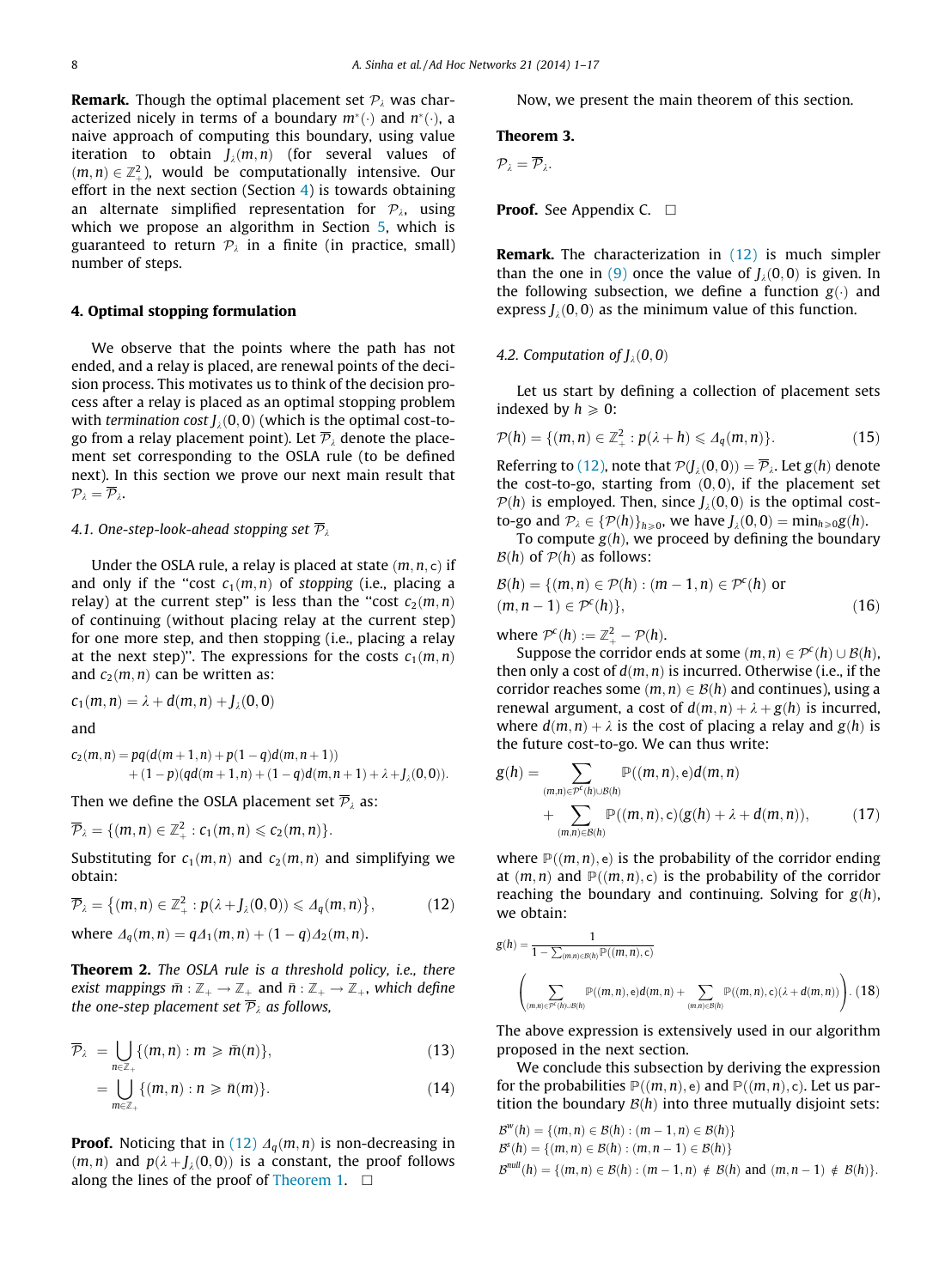For a depiction of the various boundary points, see Fig. 4. Now,  $P((m, n), e)$  can be written as:

$$
\mathbb{P}((m,n),e) = \begin{cases}\binom{m+n}{m}p(1-p)^{m+n-1}q^m(1-q)^n\\ \text{if } (m,n) \in \mathcal{P}^c(h) \cup \mathcal{B}^{null}(h) \\ \binom{m+n-1}{m}p(1-p)^{m+n-1}q^m(1-q)^n & \text{if } (m,n) \in \mathcal{B}^w(h) \\ \binom{m+n-1}{m-1}p(1-p)^{m+n-1}q^m(1-q)^n & \text{if } (m,n) \in \mathcal{B}^s(h).\end{cases}
$$

This can be understood as follows. Any point  $(m, n) \in \mathcal{P}^{c}(h) \cup \mathcal{B}^{null}(h)$  can be reached from the left or from below.  $\binom{m+n}{m}$  is the number of possible paths for m reaching  $(m, n)$ . Each such path has to go m times in the  $+$ x direction (thus the term  $q^m$ ) and  $n$  times in the  $+$ y direction (thus the term  $(1 - q)^n$ ) and finally ending at  $(m, n)$  (thus the term  $p(1-p)^{m+n-1}$ ). Any point  $(m, n) \in$  $\mathcal{B}^w(h)$  can be reached only from the point  $(m, n - 1)$ . The probability of reaching  $(m, n - 1)$  without ending is  $m + n - 1$  $\binom{m+n-1}{m}(1-p)^{m+n-1}q^m(1-q)^{n-1}$ . Then, the corridor reaches  $(m, n)$  and ends with probability  $p(1 - q)$ .  $\mathbb{P}((m, n), e)$  for  $(m, n) \in \mathcal{B}^s(h)$ can be obtained analogously.

Similarly,  $P((m, n), c)$  can be written as:

$$
\mathbb{P}((m, n), c) = \begin{cases} \binom{m + n}{m} (1 - p)^{m + n} q^m (1 - q)^n & \text{if } (m, n) \in \mathcal{P}^c(h) \cup \mathcal{B}^{null}(h) \\ \binom{m + n - 1}{m} (1 - p)^{m + n} q^m (1 - q)^n & \text{if } (m, n) \in \mathcal{B}^w(h) \\ \binom{m + n - 1}{m - 1} (1 - p)^{m + n} q^m (1 - q)^n & \text{if } (m, n) \in \mathcal{B}^s(h). \end{cases}
$$



Fig. 4. Example of a placement set of the form in (15): 'o' denotes lattice points outside the placement set; lattice points on the boundary can be partitioned into three sets according to the direction, from which they can be reached.

#### 5. OSLA based fixed point iteration algorithm

In this section, we present an efficient fixed point iteration algorithm (Algorithm 1) using the OSLA rule in (12) for obtaining the optimal placement set,  $P_i$ , and the optimal cost-to-go,  $J_\lambda(0,0)$ . There are two advantages of our algorithm over the naive approach of directly trying to minimize the function  $g(\cdot)$  to obtain  $J_\lambda(0,0)$  (recall that  $J_\lambda(0,0) = \min_{h\geq 0} g(h)$ :

- On the theoretical side, this iterative algorithm avoids explicit optimization altogether, which, otherwise would be performed numerically over a continuous range. Without any structure on the objective function, direct numerical minimization of  $g(\cdot)$  is difficult and often unsatisfactory, as it invariably uses some sort of heuristic search over this continuous range.
- On the practical side, this algorithm is proved to converge within a finite number of iterations and observed to be extremely fast (requires 3 to 4 iterations typically).

The following is our Algorithm (Algorithm 1) which we refer to as the OSLA Based Fixed Point Iteration Algorithm.

| <b>Algorithm 1.</b> OSLA Based Fixed Point Iteration Algorithm |  |  |  |  |  |  |  |
|----------------------------------------------------------------|--|--|--|--|--|--|--|
|----------------------------------------------------------------|--|--|--|--|--|--|--|

**Require:**  $0 < p < 1, 0 \leqslant q \leqslant 1, \lambda \geqslant 0$ 1:  $k = 0, h^{(k)} = 0$ 2: while 1 do 3:  $\mathcal{P}(h^{(k)}) \leftarrow \{ (m,n) \in \mathbb{Z}_+^2 : p(\lambda + h^{(k)}) \leq \Delta_q(m,n) \}$ 4: Compute  $g(h^{(k)})$  using (18) 5: **if**  $g(h^{(k)}) == h^{(k)}$  then 6: Break; 7: end if 8:  $h^{(k+1)} \leftarrow g(h^{(k)})$ 9:  $k \leftarrow k + 1$ 10: end while 11: **return**  $g(h^{(k)}), P(h^{(k)})$ 

We now prove the correctness and finite termination properties of our algorithm. First, we define  $g^* := J_\lambda(0,0) = \min_{h \geq 0} g(h)$ . Now consider a sample plot of the function  $g(h)$  in Fig. 5. From Fig. 5(a) observe that whenever  $h > g^*$  (which is around 150),  $h > g(h)$ . Also, Fig. 5(b) (where we have plotted the functions  $g(h)$  and  $l(h) = h$ ) suggests that  $g(h)$  has a unique fixed point. We formally prove these results.

**Lemma 3.** If  $h > g^*$  then  $h > g(h)$ .

**Proof.** This follows from the manipulation of  $(18)$ . See Appendix D for details.  $\Box$ 

**Lemma 4.**  $g(h)$  has a unique fixed point.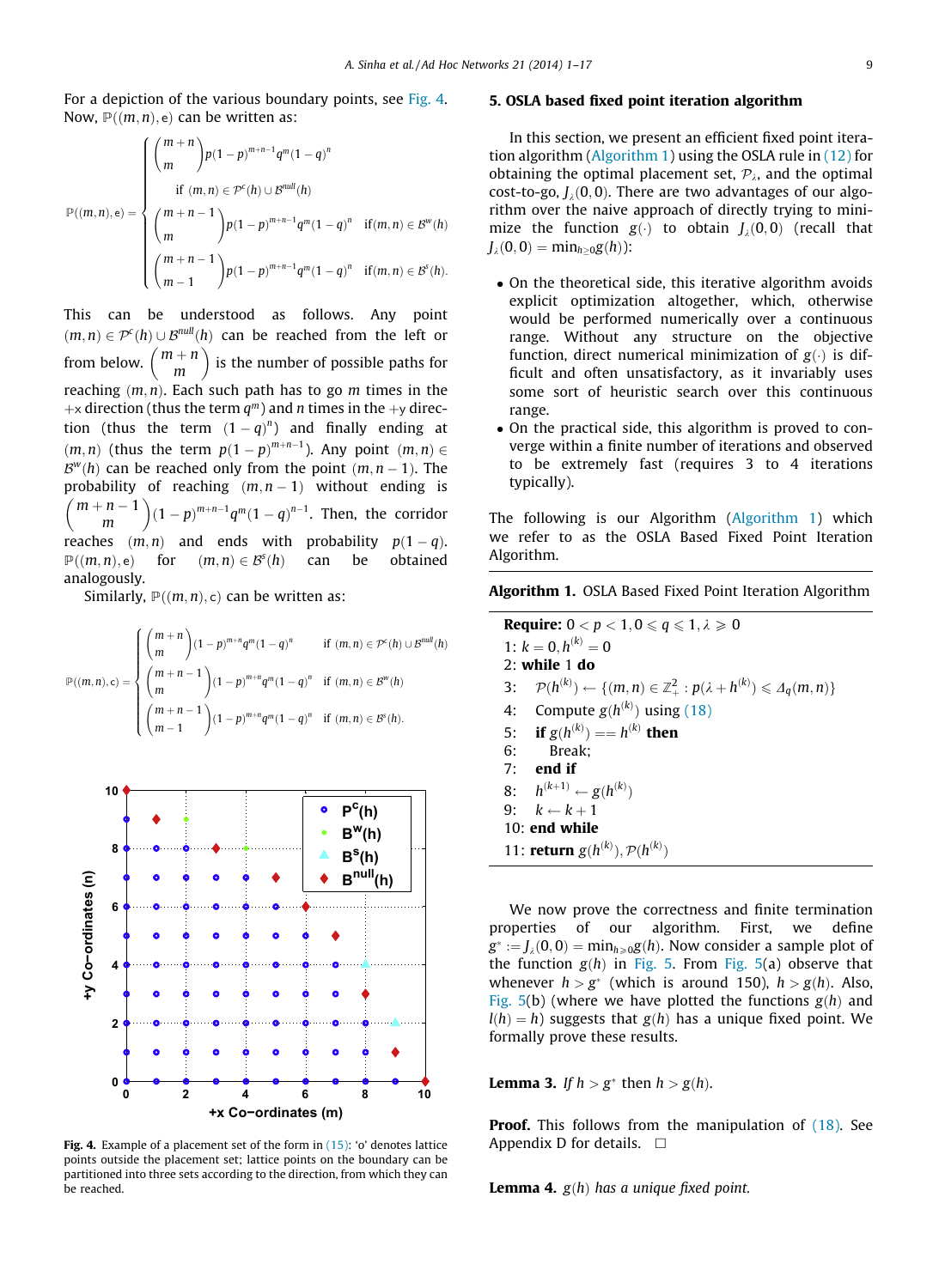

Fig. 5. (a) Cost-to-go  $g(h)$  as a function of  $h$  (b) Zoom on the cost-to-go  $g(h)$  as a function of h. These plots are for  $p = 0.02, q = 0.5$ , and  $\lambda = 41$ .

**Proof.** From (15) and (12), we observe that  $\mathcal{P}(J_\lambda(0,0)) = \overline{\mathcal{P}}_\lambda$ . From Theorem 3,  $\overline{\mathcal{P}}_\lambda$  is the optimal placement set and thus the cost-to-go of using  $P(J_\lambda(0,0))$  is  $J_{\lambda}(0,0)$ , i.e.,  $g(J_{\lambda}(0,0)) = J_{\lambda}(0,0)$ . Hence,  $J_{\lambda}(0,0) = g^*$  is a fixed point of  $g(\cdot)$ . Now, any  $h > g^*$  cannot be a fixed point since, in this case,  $h > g(h)$  from Lemma 3. On the other hand, any  $h < g^*$  is such that  $h < g^* \leq g(h)$  because  $g^*$  is the optimal cost-to-go. Hence,  $g^*$  is the unique fixed point of  $g(\cdot)$ .  $\Box$ 

We are now ready to prove the finite convergence property of our Algorithm.

#### Lemma 5.

1. The sequence  $\{h^{(k)}\}_{k\geq 1}$  (in Algorithm 1) is non-increasing, i.e.,  $h^{(k+1)} \leqslant h^{(k)}$ , with the equality sign holding if and only if  $h^{(k)}=g^*.$ 

2. The sequence  $\{\mathcal{P}^{c}(h^{(k)})\}_{k\geq 1}$  is non-increasing, i.e.,  $\mathcal{P}^{c}(h^{(k+1)}) \subseteq \mathcal{P}^{c}(h^{(k)})$ , where the containment is strict whenever  $\mathcal{P}^c(h^{(k+1)}) \subsetneq \mathcal{P}^c_{\lambda}$ .

**Proof.** The first part of the Lemma follows from application of Lemma 3 and the second part follows from application of Lemma 4. See Appendix E for details.  $\Box$ 

**Theorem 4.** Algorithm 1 returns  $g^*$  and  $\mathcal{P}^c_{\lambda}$  in a finite number of steps.

**Proof.** Noting that  $h^{(1)} = g(h^{(0)}) \geq g^*$  and using (15), we have  $\mathcal{P}_{\lambda}^c \subseteq \mathcal{P}^c(h^{(1)})$ . Either  $\mathcal{P}_{\lambda}^c = \mathcal{P}^c(h^{(1)})$ , in which case the algorithm terminates. Otherwise, note that both sets,  $\mathcal{P}_{\lambda}^{c}$ and  $\mathcal{P}^{c}(h^{(1)})$  contain a finite number of lattice points (from the definition of  $\mathcal{P}(h)$  in (15)). Using Lemma 5,  $\mathcal{P}^{c}(h^{(k)})$  converges to  $\mathcal{P}_\lambda^c$  in at most  $|\mathcal{P}^c(h^{(1)}) \setminus \mathcal{P}_\lambda^c| < \infty$  iterations. We can also obtain a crude upper bound for the number of iterations needed. Assuming that we start with  $\bm{h}^{(0)}=\bm{0}, |\mathcal{P}^{\mathsf{c}}(\bm{h}^{(1)})\setminus \mathcal{P}^{\mathsf{c}}_{\lambda}|=|\{(m,n)\in \mathbb{Z}_{+}^{2}: p(\lambda+\bm{g}^{*})\leqslant \varDelta_{q}(m,n)\}$  $\leqslant p(\lambda+g(0))\}$ . Once  $\mathcal{P}^{c}(h^{(k)})$  converges to  $\mathcal{P}_{\lambda}$ , the algorithm terminates and returns the optimal cost-to-go  $g^*$ .  $\Box$ 

5.1. Performance comparison of Algorithm 1 with naive value iteration

To obtain the optimal placement policy directly using Eq.  $(9)$  of Section  $(3)$ , we need to compute the values of  $J(m,n)$  for all  $(m,n) \in \mathbb{Z}_+^2$ , which is usually obtained through value iterations. Since the state-space under consideration is countably-infinite, a direct numerical evaluation of the optimal cost-to-go function is computationally prohibitive. See Section 3.1 of [22] for details.

On the contrary, exploiting the structure of the problem, Algorithm 1 performs a finite amount of computation per iteration (which is bounded by the number of lattice points in the set  $\mathcal{P}_{\lambda}^{\mathfrak{c}}(h^{(k)})$  (See Eqn. 15)) and correctly terminates after provably finite number of iterations.

#### 6. Solving the constrained problem

In this section, we devise a method to solve the constrained problem in  $(4)$  using the solution of the unconstrained problem (3) provided by Algorithm 1. This method is applied in Section 7.2 where, imposing a constraint on the average number of relays, we compare the performance of a distance based heuristic with the optimal.

We begin with the following standard result which relates the solutions of the problems in  $(3)$  and  $(4)$ . See also [21].

**Lemma 6.** Let  $\pi^*_{\lambda} \in \Pi$  be an optimal policy for the unconstrained problem in (3)such that  $\mathbb{E}_{\pi_{\lambda}^{*}}N = \rho_{avg}$ . Then  $\pi_{\lambda}^{*}$  is also optimal for the constrained problem in  $(4)$ .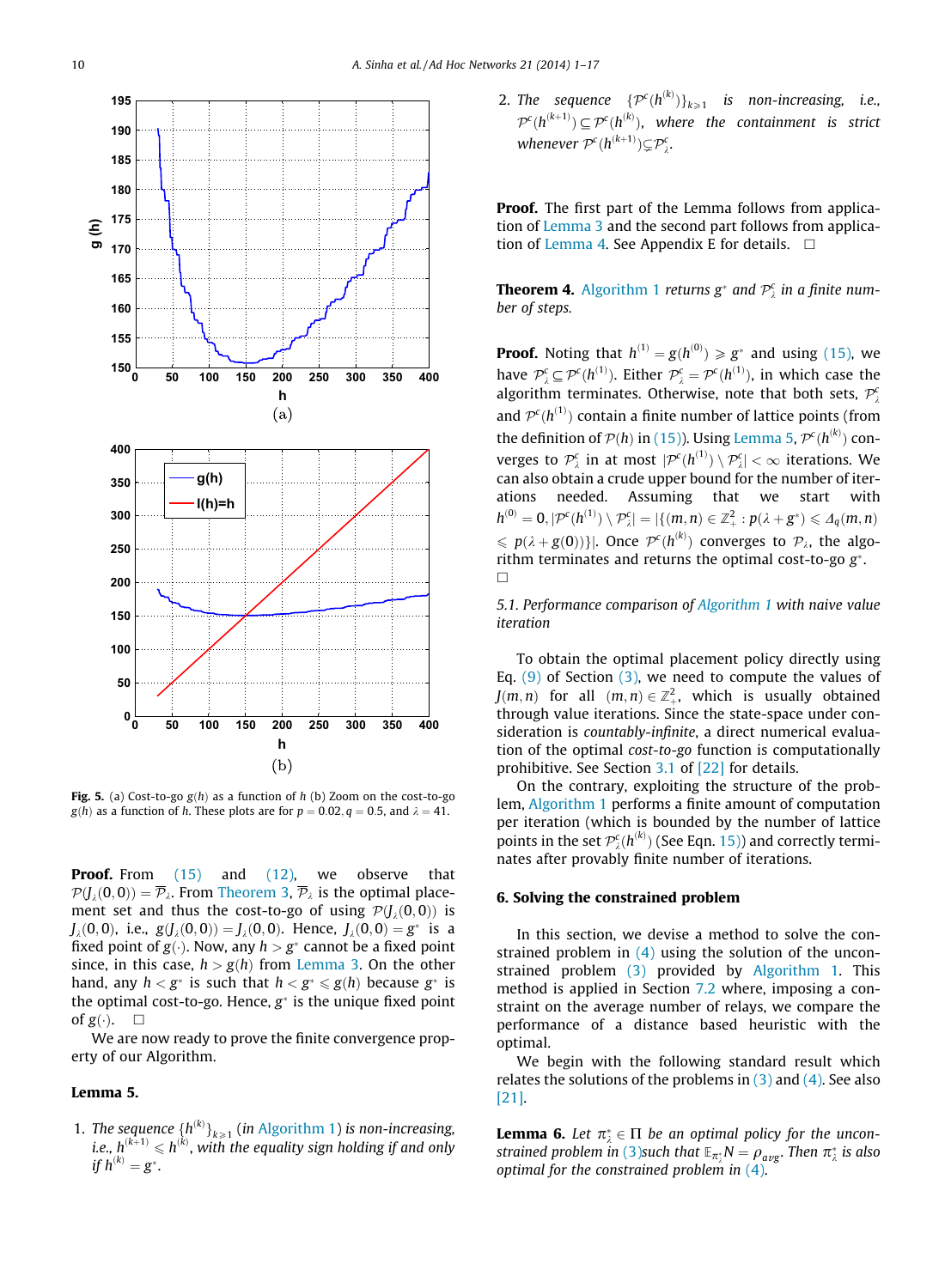

**Fig. 6.** Average number of relays  $\mathbb{E}_{\pi_1^*}N$  (left scale; curve labeled (2)) and average power cost  $\mathbb{E}_{\pi_{\zeta}^*} C$  (right scale; curve labeled (1)) as a function of  $\lambda$  $(p = 0.002, q = 0.5 \text{ and } \eta = 2).$ 

**Proof.** (We provide this proof for completeness.) Since  $\pi^*_{\lambda}$ is optimal for the unconstrained problem in  $(3)$  we can write, for any  $\pi \in \Pi$ ,

 $\mathbb{E}_{\pi_{\lambda}^{*}} C + \lambda \mathbb{E}_{\pi_{\lambda}^{*}} N \leqslant \mathbb{E}_{\pi} C + \lambda \mathbb{E}_{\pi} N.$ 

Rearranging the above expression and using  $\mathbb{E}_{\pi_{\lambda}^{*}}N = \rho_{avg}$ , we obtain

 $\mathbb{E}_{\pi_{\lambda}^*} \mathcal{C} \leqslant \mathbb{E}_{\pi} \mathcal{C} + \lambda \Big( \mathbb{E}_{\pi} N - \rho_{avg} \Big).$ 

Thus,  $\mathbb{E}_{\pi_{\lambda}^{s}} C \leqslant \mathbb{E}_{\pi} C$  for any  $\pi$  such that  $\mathbb{E}_{\pi} N \leqslant \rho_{avg}$  $\Box$ 

However, the above lemma is useful only when we are able to exhibit a  $\lambda$  such that  $\mathbb{E}_{\pi_{\lambda}^{*}}N = \rho_{avg}$ . The subsequent development in this section is towards obtaining the solution to the more general case.

The expected number of relays used by the optimal policy,  $\pi_{\lambda}^*$ , which uses the optimal placement set  $\mathcal{P}_{\lambda}$ , can be computed as:

$$
\mathbb{E}_{\pi_{\lambda}^{*}}N = \frac{\sum_{(m,n)\in\mathcal{B}_{\lambda}}\mathbb{P}((m,n),c)}{1 - \sum_{(m,n)\in\mathcal{B}_{\lambda}}\mathbb{P}((m,n),c)},
$$
\n(19)

where  $\mathbb{P}((m, n), c)$  is the reaching probability corresponding to  $\mathcal{P}_{\lambda}$  and  $\mathcal{B}_{\lambda}$  is the boundary of  $\mathcal{P}_{\lambda}$ . A plot of  $\mathbb{E}_{\pi_{\lambda}^{*}}$ N vs.  $\lambda$  is given in Fig. 6. We make the following observations about  $\mathbb{E}_{\pi_{\lambda}^{*}}N$ .

- (1)  $\mathbb{E}_{\pi_{\gamma}^{s}}N$  decreases with  $\lambda$ ; this is as expected, since as each relay becomes "costlier" fewer relays are used on the average.
- (2) Even when  $\lambda = 0$ ,  $\mathbb{E}_{\pi_{\lambda}^{*}}N$  is finite. This is because  $d(0) > 0$ , i.e., there is a positive cost for a 0 length link. Define the value of  $\mathbb{E}_{\pi_{\lambda}^{*}} N$  with  $\lambda = 0$  to be  $\rho_{\max}$ .
- (3)  $\mathbb{E}_{\pi_1^*}N$  vs.  $\lambda$  is a piecewise constant function. This  $\overline{\text{o}}$  ccause the relay placement positions are discrete. For a range of values of  $\lambda$  the same threshold is optimal. This structure is also evident from the results based on the optimal stopping formulation and the OSLA rule in Section 4. It follows that

for a value of  $\lambda$  at which there is a step in the plot, there are two optimal deterministic policies,  $\pi$  and  $\overline{\pi}$ , for the relaxed problem. Let  $\rho = \mathbb{E}_{\pi}N$  and  $\overline{\rho} = \mathbb{E}_{\overline{\pi}}N$ .

We have the following structure of the optimal policy for the constrained problem:

## Theorem 5.

- 1. For  $\rho_{avg} \ge \rho_{max}$  the optimal placement set is obtained for  $\lambda = 0$ , i.e., is  $\mathcal{P}_0$ .
- 2. For  $\rho_{avg} < \rho_{max}$ , if there is a  $\lambda$  such that (a)  $\mathbb{E}_{\pi_{\lambda}^{*}}N = \rho_{avg}$ then the optimal policy is  $\pi_{\lambda}^{*}$ , or (b)  $\rho < \rho_{avg} < \overline{\rho}$  then the optimal policy is obtained by mixing  $\pi$  and  $\overline{\pi}$ .

Proof. (1) is straight forward. For proof of (2)-(a), Lemma 6. Considering now (2)-(b), define  $0 < \alpha < 1$  such that  $(1 - \alpha)\rho + \alpha\bar{\rho} = \rho_{avg}$ . We obtain a mixing policy  $\pi_m$  by choosing  $\pi$  w.p. 1 –  $\alpha$  and  $\bar{\pi}$  w.p.  $\alpha$  at the beginning of the deployment. For any policy  $\pi$  we have the following standard argument:

$$
\mathbb{E}_{\pi_m} C + \lambda \mathbb{E}_{\pi_m} N = (1 - \alpha) (\mathbb{E}_{\underline{\pi}} C + \lambda \underline{\rho}) + \alpha (\mathbb{E}_{\pi} C + \lambda \overline{\rho})
$$
  
\n
$$
\leq (1 - \alpha) (\mathbb{E}_{\pi} C + \lambda \mathbb{E}_{\pi} N) + \alpha (\mathbb{E}_{\pi} C + \lambda \mathbb{E}_{\pi} N)
$$
  
\n
$$
= \mathbb{E}_{\pi} C + \lambda \mathbb{E}_{\pi} N.
$$
 (20)

The inequality is because  $\pi$  and  $\bar{\pi}$  are both optimal for the problem  $(3)$  with relay price  $\lambda$ . Thus, we have shown that  $\pi_m$  is also optimal for the relaxed problem. Using this along with  $\mathbb{E}_{\pi_m} N = \rho_{avg}$  in Lemma 6, we conclude the proof.

#### 7. Numerical work

For our numerical work we use the one-hop power function  $d(r) = P_m + \gamma r^{\eta}$ , with  $P_m = 0.1$ ,  $\gamma = 0.01$ . We first study the effect of parameter variation on the various costs. Next, we compare the performance of a distance based heuristic with the optimal.

#### 7.1. Effect of parameter variation

In Fig. 4, we have already shown an optimal placement boundary for  $p = 0.002, q = 0.5$ , and  $\eta = 3$ . Since  $q = 0.5$ the boundary is symmetric about the  $m = n$  line.

In Fig. 6, we plot  $E_{\pi^*_2}N$  and  $E_{\pi^*_2}C$  vs.  $\lambda$ . The plot of  $J_\lambda(0,0)$ vs.  $\lambda$  is in Fig. 7. These plots are for  $p = 0.002$  and  $q = 0.5$ . Since  $\lambda$  is the cost per relay, as expected,  $E_{\pi^*_1}N$  decreases as  $\lambda$  increases. We observe that  $E_{\pi_{\lambda}^*}C$  and the optimal total cost  $J_\lambda(0,0)$  increase as  $\lambda$  increases. A close examination of Fig. 6 reveals that both the plots are step functions. This is due to the discrete placement at lattice points, which results in the same placement boundary being optimal for a range of  $\lambda$  values. Thus, as seen in Section 6, at the  $\lambda$  values, where there is jump in  $E_{\pi^*_\lambda}$ N, a random mixture of two policies is needed.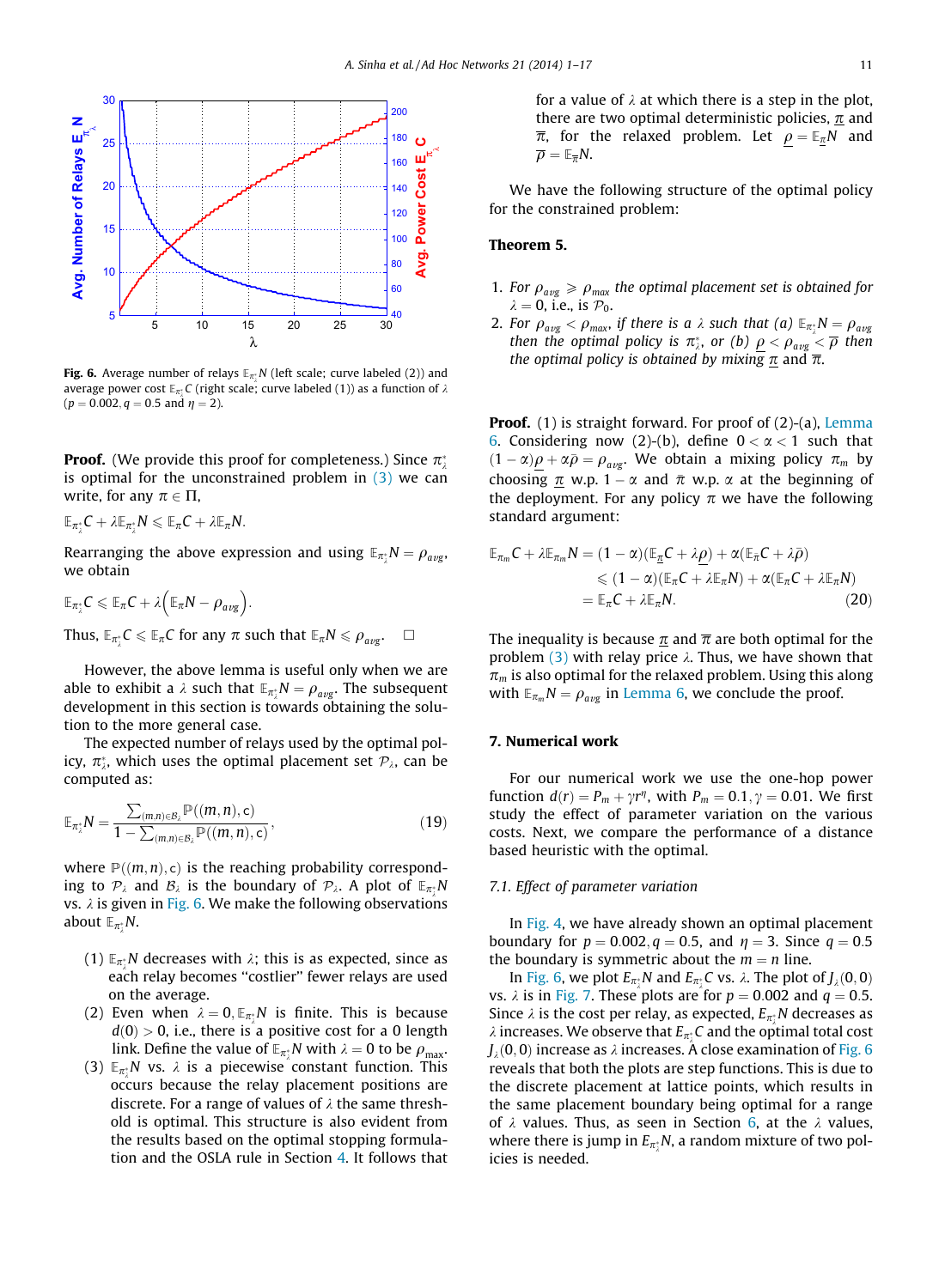

**Fig. 7.** Average total cost  $J_\lambda(0,0)$  as a function of  $\lambda$  ( $p = 0.002, q = 0.5$  and  $\eta = 2$ ).

Fig. 8 shows the variation of the total optimal cost  $J_\lambda(0,0)$  with q. The variation is symmetric about  $q=0.5.$ For a given probability p of the path ending,  $q = 0.5$  results in the path folding frequently. In such a case, since the path-loss is isotropic, fewer relays are required to be placed. On the other hand, when  $q$  is close to 0 or to 1 the path takes fewer turns and more relays are needed, leading to larger values of the total cost.

In Fig. 9 we show the variation of optimal boundaries with  $\eta$ . As  $\eta$ , the path-loss exponent, increases the hop cost increases for a given hop distance. This results in relays needing to be placed more frequently. As can be seen the placement boundaries shrink with increasing  $\eta$ . We also notice that the placement boundary for  $\eta = 2$  is a straight line; indeed this provable result holds for  $\eta = 2$  for any values of p and q.



**Fig. 8.** Average total cost  $J_\lambda(0,0)$  as a function of  $q$  ( $p = 0.002$  and  $\eta = 2$ ).



Fig. 9. Boundaries for various values of the path-loss exponent  $\eta$  $(p = 0.002, q = 0.5).$ 

#### 7.2. Comparison with the distance based heuristic

We recall from the literature survey in Section 1 that prior work invariably proposed the policy of placing a relay after the RF signal strength from the previous relay dropped below a threshold. For isotropic propagation (as we have assumed in this paper), this is equivalent to placing the relay after a circular boundary is crossed. With this in mind, we obtained the optimal constant distance placement policy (called the heuristic hereafter) numerically in a manner similar to what is described in Section 4.2. A sample result is provided in Fig. 10, for the parameters  $p = 0.002$ ,  $q = 0.5$  and  $\eta = 2$ . We observe that if the path were to evolve roughly in the  $+x$  direction, or the  $+y$  direction, then the heuristic will result in many more relays



Fig. 10. Boundary of the optimal placement set (OSLA boundary) and boundary derived from the heuristic policy ( $p = 0.002$ ,  $q = 0.5$  and  $\eta = 2$ ).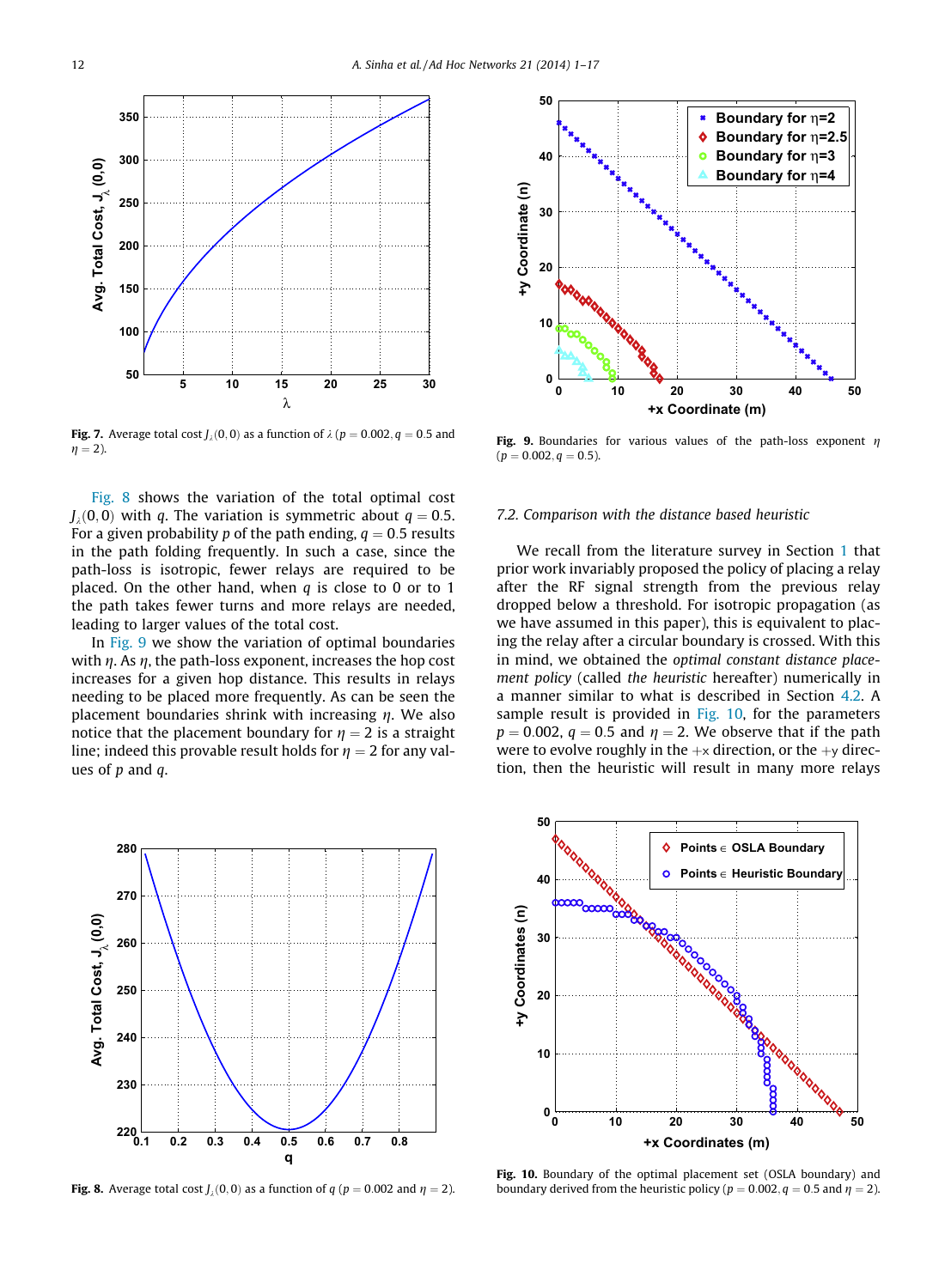

Fig. 11. Average total power as a function of  $\rho$  for the optimal policy  $(q = 0.5$  and  $q = 1$ , which corresponds to the straight line) and for the heuristic ( $q = 0.5$ ) for  $p = 0.002$  and  $\eta = 2$ .

being placed. On the other hand, if the path evolves diagonally (which has higher probability) then the two placement boundaries will result in similar placement decisions.

This observation shows up in Fig.  $11$ , where we show the cost incurred by the optimal policy (for  $q = 0.5$  and for  $q = 1$ , which corresponds to a straight line corridor) and the heuristic ( $q = 0.5$ ) vs.  $\rho$  for the constrained problem. As expected, the cost is much larger for  $q = 1$  since the path does not fold. We find that for  $q = 0.5$  the optimal placement boundary and the heuristic provide costs that are almost indistinguishable at this scale. We have performed simulations by varying the system parameters and observed the same good performance of the optimal constant distance placement policy. This suggests that the heuristic policy performs well provided that the threshold distance is optimally chosen with respect to the system parameters.

#### 8. Conclusion and ongoing work

We considered the problem of placing relays on a random lattice path to optimize a linear combination of average total hop cost and the average number of relays deployed. The optimal placement policy was proved to be of a threshold type (Theorem 1). We further proved the optimality of the one-step-look-ahead (OSLA) rule (in Theorem 3). We have also devised an OSLA based fixed point iteration algorithm (Algorithm 1), which we have proved to converge to the optimal placement set in a finite number of steps. In our numerical work we assumed the hop cost to be the transmitter power. We observed that the performance (in terms of average power incurred for a given relay constraint) of the optimal policy is close to that of the distance threshold policy provided that the threshold distance is optimally chosen with respect to the system parameters.

The work that we have presented in this paper can be extended in several directions:

- 1. Measurement-based placement: When the cost of a link is taken as the power required to sustain a certain quality of communication over it, in this paper, we have taken the approach of modeling the required power by a function of distance, by imposing a large shadowing and fading margin. An alternative would be to make a measurement, at each step, to obtain the power required to establish a good link from that point to the previous node. This measurement, the distance from the previous node, and a statistical model for the quality of links that will be encountered as-we-go, could be used to obtain a more efficient placement. In addition, instead of evaluating just the link to the last placed node, we could also evaluate the links to the nodes placed earlier. Of course, the measurements would require time to be spent at each step, which might not be feasible for rapid deployment, as would be necessary for first responders. A measurement-based approach is a topic of our ongoing work; our early results have been presented in [14].
- 2. Multiple sources: In the work presented here, only one packet source is placed (at the end of the path). The model can be extended to the case where multiple sources might need to be placed along the path. A parameter, say  $\sigma$ ,  $0 < \sigma < 1$ , could be the probability that the current step is a source location given that the path has not ended thus far. When such a location is encountered, a node will necessarily have to be placed at that point. Since this would be a regeneration point for the remaining problem, we expect that results analogous to Theorem 1 and 3 can be proved. This will be a topic of our future work.

#### Acknowledgement

This work was supported by (i) the Department of Science and Technology (India) via the Indo-Brazil Project WINSON, (ii) the Department of Electronics and Information Technology (India) and the National Science Foundation (USA) via an Indo-US collaborative project titled Wireless Sensor Networks for Protecting Wildlife and Humans, and (iii) the J.C. Bose National Fellowship (of the Govt. of India).

## Appendix A. Proof of Lemma 2

Proof. It is easier to prove the lemma allowing the arguments  $m$  and  $n$  take values from the Real line. We have,

$$
\varDelta_1(x,y)=d(x+\delta,y)-d(x,y).
$$

Partially differentiating both sides w.r.t. x, we get

$$
\frac{\partial \varDelta_1(x,y)}{\partial x} = d_x(x+\delta,y) - d_x(x,y) = \delta d_{xx}(\zeta,y) \text{ where } x < \zeta < x+\delta > 0,
$$

where the equality follows from the application of Lagrange's Mean Value Theorem to the function  $d_x(. , y)$ and the inequality is due to assumption in  $(2)$ . The above proves the fact that  $\Delta_1(x, y)$  is non-decreasing in x.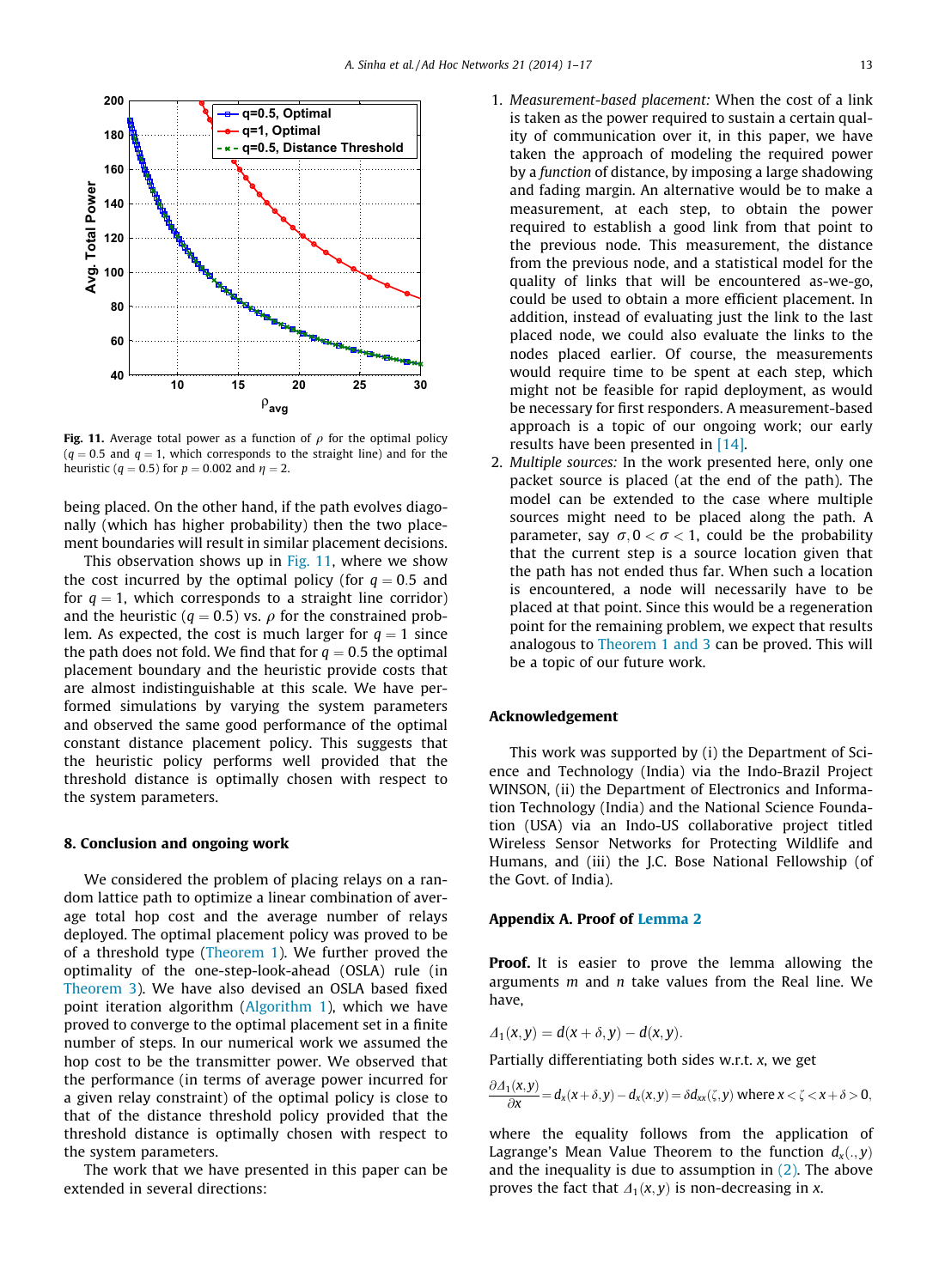To prove that  $\Delta_1(x, y)$  is non-decreasing in y, we partially differentiate  $\Delta_1(x, y)$  w.r.t. y and obtain

$$
\frac{\partial \Delta_1(x, y)}{\partial y} = d_y(x + \delta, y) - d_y(x, y)
$$
  
=  $\delta d_{xy}(\eta, y)$  where  $x < \eta < x + \delta > 0$ ,

where the equality follows from the application of Lagrange's Mean Value Theorem to the function  $d_v(.,v)$ and the inequality is due to assumption in  $(2)$ . This shows that the function  $\Delta_1(x, y)$  is non-decreasing in both the coordinates  $x$  and  $y$ . In a similar way it can also be shown that  $\Delta_2(x, y)$  is non-decreasing in x and y under the assumption made in  $(2)$ . This completes the proof.

#### Appendix B. Proof of Theorem 1

We begin by defining  $H_\lambda(m,n) := J_\lambda(m,n) - d(m,n)$ . Substituting for  $c_p(m, n)$  and  $c_{np}(m, n)$  (from (7) and (8), respectively) into (9) and rearranging we obtain (recall the definitions of  $\Delta_1(m, n)$  and  $\Delta_2(m, n)$  from Section 2):

$$
\mathcal{P}_{\lambda} = \{ (m, n) : (1 - p)(qH_{\lambda}(m + 1, n) + (1 - q)H_{\lambda}(m, n + 1))
$$

$$
+ p(qA_1(m, n) + (1 - q)A_2(m, n)) \ge \lambda + (1 - p)qI_{\lambda}(1, 0)
$$

$$
+ (1 - p)(1 - q)I_{\lambda}(0, 1) + pd(1) \}. \tag{B.1}
$$

**Lemma 7.** For a fixed  $\lambda$ ,  $H_{\lambda}(m, n)$  is non-decreasing in both  $m \in \mathbb{Z}_+$  and  $n \in \mathbb{Z}_+$ .

Proof. Consider a sequential relay placement problem where we have  $K$  steps to go. The corridor length is the minimum of K and of a geometric random variable with parameter p. The problem be formulated as a finite horizon MDP with horizon length K. For any given  $(m, n), J_K(m, n), K \geq 2$  is obtained recursively:

$$
J_K(m, n) = \min\{c_p(m, n), c_{np}(m, n)\} = \min\{\lambda + d(m, n)
$$
  
+ (1 - p)qJ\_{K-1}(1, 0) + pqd(1)  
+ (1 - p)(1 - q)J\_{K-1}(0, 1)  
+ p(1 - q)d(1), (1 - p)qJ\_{K-1}(m + 1, n)  
+ pqd(m + 1, n) + (1 - p)(1 - q)J\_{K-1}(m, n + 1)  
+ p(1 - q)d(m, n + 1)\}

For  $K = 1$ , since the source must be placed at the next step, we have  $J_1(m, n) = min\{\lambda + d(m, n) + d(1), qd(m + 1, n) + d(m, n)\}$  $(1 - q)d(m, n + 1)$ . Therefore,

$$
H_1(m,n) := J_1(m,n) - d(m,n)
$$
  
= min{ $\lambda$  + d(1), q $\Delta_1(m,n)$  + (1-q) $\Delta_2(m,n)$  }.

From Lemma 2, it follows that  $H_1(m, n)$  is non-decreasing in both  $m$  and  $n$ . Now we make the induction hypothesis and assume that  $H_{K-1}(m, n)$  is non-decreasing in m and n. We have:

$$
H_K(m, n) = J_K(m, n) - d(m, n) = \min\{\lambda + (1 - p)qJ_{K-1}(1, 0) + pqd(1) + (1 - p)(1 - q)J_{K-1}(0, 1) + p(1 - q)d(1), (1 - p)(qH_{K-1}(m + 1, n) + (1 - q)H_{K-1}(m, n + 1)) + qA_1(m, n) + (1 - q)A_2(m, n)\}.
$$

By the induction hypothesis and Lemma 2, it follows that  $H<sub>K</sub>(m, n)$  is non-decreasing in both m and n. The proof is complete by taking the limit as  $K \to \infty$ .

We are now ready to prove Theorem 1.

Proof of Theorem. 1 Referring to (B.1), utilizing Lemma 7 and the Lemma 2, it follows that for a fixed  $n \in \mathbb{Z}_+$ , the LHS (Left Hand Side) of (B.1), describing the placement set  $P_{\lambda}$  is an increasing function of  $m$ , while the RHS (Right Hand Side) is a finite constant. Also, because of the assumed properties of the function  $d(.)$ ,  $\Delta_1(m, n) \rightarrow \infty$  as  $m \rightarrow \infty$ , for any fixed n. Hence it follows that there exists an  $m^*(n) \in \mathbb{Z}_+$  such that  $(m, n) \in \mathcal{P}_\lambda \forall m \geq m^*(n)$ . Hence we may write  $P_{\lambda} = \bigcup_{n \in \mathbb{Z}_+} \{(m, n) | m \geqslant m^*(n) \}.$  The second characterization follows by similar arguments.

#### Appendix C. Proof of Theorem 3

We require the following lemmas to prove Theorem 3.

**Lemma 8.**  $\mathcal{P}_{\lambda} \subset \overline{\mathcal{P}}_{\lambda}$ 

**Proof.** Suppose that  $(m, n) \in \mathcal{P}_\lambda$ . Then from (10)  $(m+1,n) \in \mathcal{P}_{\lambda}$  and from (11),  $(m,n+1) \in \mathcal{P}_{\lambda}$ . Since  $(m, n) \in \mathcal{P}_{\lambda}$ , we have from (7)–(9) that

$$
\lambda + d(m, n) + (1 - p)qJ_{\lambda}(1, 0) + pqd(1) + (1 - p)(1 - q)
$$
  
\n
$$
\times J_{\lambda}(0, 1) + p(1 - q)d(1) \leq (1 - p)qJ_{\lambda}(m + 1, n)
$$
  
\n
$$
+ pq \times d(m + 1, n) + (1 - p)(1 - q)J_{\lambda}(m, n + 1)
$$
  
\n
$$
+ p(1 - q)d(m, n + 1).
$$
 (C.1)

Also we may argue that at the state  $(0, 0)$ , it is optimal not to place. Indeed, if it had been optimal to place at the state  $(0,0)$ , at the next step, we return to the same state, viz.,  $(0,0)$ . Now, because of the stationarity of the optimal policy, we would keep placing relays at the same point, and since "relay-cost"  $\lambda > 0$  and  $d(0,0) > 0$ , the expected cost for this policy would be  $\infty$ . Hence,

$$
J_{\lambda}(0,0) = (1-p)qJ_{\lambda}(1,0) + pqd(1) + (1-p)(1-q)J_{\lambda}(0,1) + p(1-q)d(1).
$$
 (C.2)

Since  $(m + 1, n) \in \mathcal{P}_\lambda$  and  $(m, n + 1) \in \mathcal{P}_\lambda$ , we have (noticing that it is optimal to place at these points and utilizing (7) and (C.2)),

$$
J_{\lambda}(m+1,n) = \lambda + d(m+1,n) + J_{\lambda}(0,0)
$$
 (C.3)

$$
J_{\lambda}(m, n+1) = \lambda + d(m, n+1) + J_{\lambda}(0, 0).
$$
 (C.4)

Now, using  $(C.2)$ ,  $(C.3)$  and  $(C.4)$  in  $(C.1)$ , we obtain: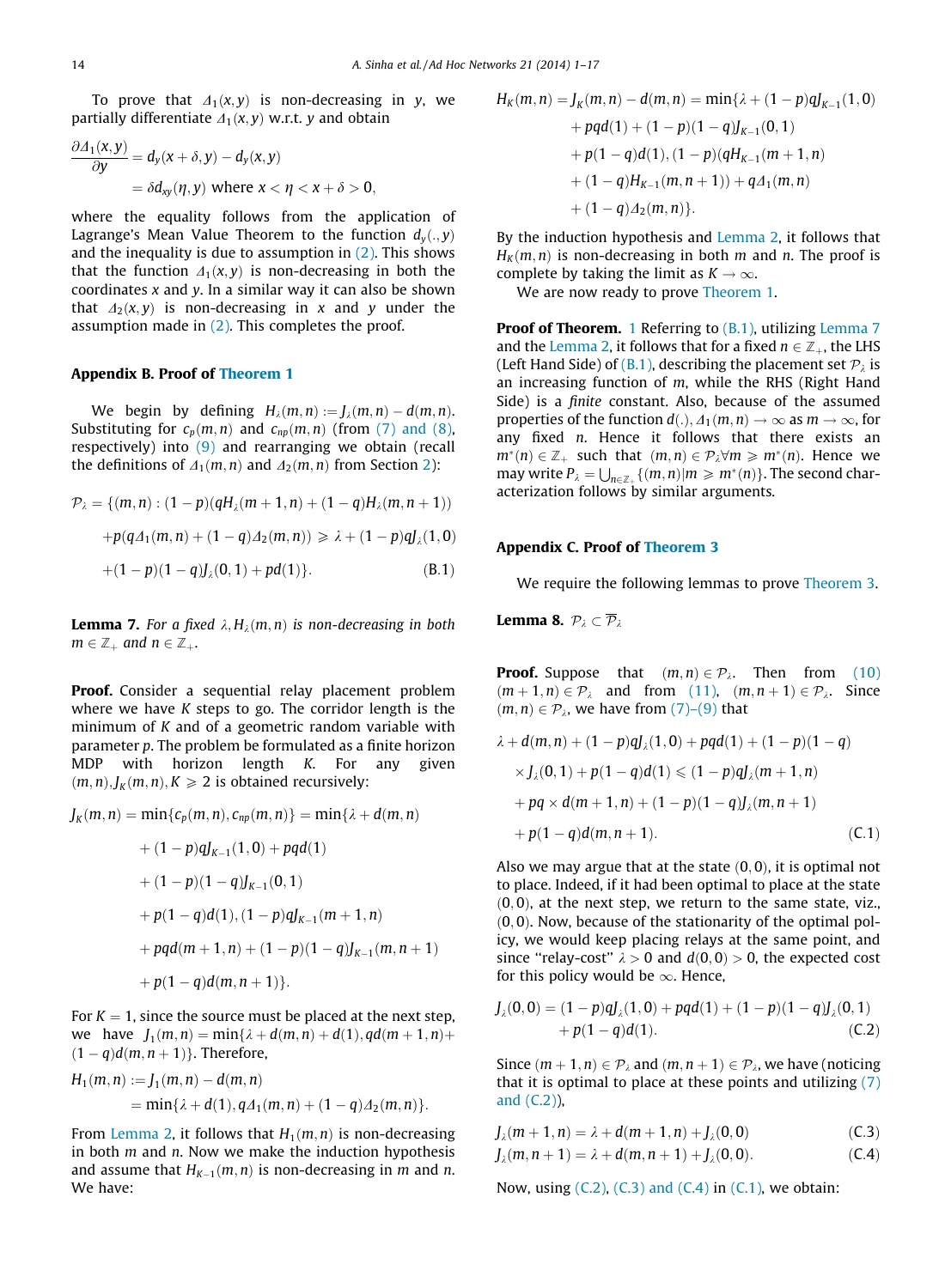$p(\lambda + J_{\lambda}(0, 0)) \leqslant q\Delta_1(m, n) + (1 - q)\Delta_2(m, n).$  (C.5)

This proves that  $(m, n) \in \bar{\mathcal{P}}_{\lambda}$  and hence  $\mathcal{P}_{\lambda} \subset \overline{\mathcal{P}}_{\lambda}$ 

Using the above Lemma and from 10, 11, 13, 14 we can conclude that:

$$
n^*(m) \geqslant \overline{n}(m) \quad \forall m \in \mathbb{Z}_+ \tag{C.6}
$$

$$
m^*(n) \geqslant \overline{m}(n) \quad \forall n \in \mathbb{Z}_+.
$$
 (C.7)

**Lemma 9.** If  $(m, n) \in \overline{P}_\lambda$  is such that  $(m, n + 1) \in P_\lambda$  and  $(m + 1, n) \in \mathcal{P}_{\lambda}$ , then  $(m, n) \in \mathcal{P}_{\lambda}$ 

**Proof.** Since  $(m, n) \in \bar{\mathcal{P}}_{\lambda}$ , we have from (12),

$$
p(\lambda + J_{\lambda}(0,0)) \leqslant q\Delta_1(m,n) + (1-q)\Delta_2(m,n). \tag{C.8}
$$

Now  $(m, n + 1) \in \mathcal{P}_{\lambda}$ , and  $(m + 1, n) \in \mathcal{P}_{\lambda}$ , hence we have from  $(C.3)$  and  $(C.4)$ :

 $J_{\lambda}(m+1,n) = \lambda + d(m+1,n) + J_{\lambda}(0,0)$  $J_{\lambda}(m, n+1) = \lambda + d(m, n+1) + J_{\lambda}(0, 0).$ 

The expression  $(C.2)$  is always true. Now using  $(C.2)$  and the above two equations in inequality  $(C.8)$ , we obtain (C.1), which proves that  $(m, n) \in \mathcal{P}_\lambda$ .  $\Box$ 

**Lemma 10.** If  $(m, n) \in \mathcal{P}_\lambda$  (resp.  $\overline{\mathcal{P}}_\lambda$ ), then  $(m + k, n) \in \mathcal{P}_\lambda$ (resp.  $\overline{P}_{\lambda}$ ) and  $(m, n+k) \in \mathcal{P}_{\lambda}$  (resp.  $\overline{\mathcal{P}}_{\lambda}$ ) for any  $k \in \mathbb{Z}_{+}$ .

**Proof.** The proof follows easily because the LHS of  $(B,1)$  is increasing in both  $m$  and  $n$  while the RHS is a constant. Similarly, the RHS of  $(12)$  is increasing in both m and n while the LHS is a constant.

We can now prove the main theorem.

**Proof of Theorem.** 3 We need to show that inequalities in (C.6) and (C.7) are equalities. For any  $m \in \mathbb{Z}_+$ , suppose that in  $(C.6)$   $n^*(m) > n^*(m) - 1 \geqslant \bar{n}(m)$ . Then we have the following inclusions:

$$
(m, n^*(m)) \in \mathcal{P}_{\lambda}
$$
  
\n
$$
(m, n^*(m) - 1) \in \overline{\mathcal{P}}_{\lambda}
$$
  
\n
$$
(m, n^*(m) - 1) \notin \mathcal{P}_{\lambda}.
$$
\n(C.9)

Let us index the collection of lattice-points  $(m+i, n^*(m)-1)$  by  $N_i, i \in \mathbb{Z}_+$ . Since  $(m, n^*(m)-1) \in \overline{\mathcal{P}}_{\lambda}$ , from Lemma 10, it follows that  $N_i \in \overline{P}_\lambda$ . From (C.9),  $N_0 \notin \mathcal{P}_1$ .

Then, the optimal policy being a threshold policy, we know that there exists a finite  $k > 0$ , s.t.  $N_k \in \mathcal{P}_\lambda$ , i.e.,

$$
(m+k, n^*(m)-1) \in \mathcal{P}_\lambda. \tag{C.10}
$$

Again from Lemma 10, since  $(m, n^*(m)) \in \mathcal{P}_\lambda$ , we have for any  $k > 0$ :

$$
(m+k-1, n^*(m)) \in \mathcal{P}_\lambda.
$$
 (C.11)

Now we see that for the point  $N_{k-1}$ , the conditions of Lemma 9 are satisfied. Hence  $N_{k-1} \in \mathcal{P}_{\lambda}$ . If  $k = 1$ , we already have a contradiction since  $N_0 \notin \mathcal{P}_{\lambda}$ . Otherwise for  $k > 1$ , using Lemma 10 and  $N_{k-1} \in \mathcal{P}_{\lambda}$ , we can show that  $N_{k-2}$  is subject to the conditions of Lemma 9 implying that  $N_{k-2} \in \mathcal{P}_{\lambda}$ . By iteration, we finally obtain that  $N_0 \in \mathcal{P}_{\lambda}$ , which contradicts  $(C.9)$  and proves the result.

#### Appendix D. Proof of Lemma 3

We start by proving the following lemma.

**Lemma 11.** For any placement set  $P(h)$  of the form in (15), we have:

$$
\sum_{(m,n)\in\mathcal{P}^c(h)} r(m,n) \big(\Delta_q(m,n) - p(\lambda + g(h))\big) + d(0,0) + \lambda = 0,
$$
\n(D.1)

\nwhere  $r(m,n) = (1-p)^{m+n} \binom{m+n}{m} q^m (1-q)^n$ .

Proof. We first introduce some notations and definitions.

Let us define a path  $\sigma$  as a possible realization of the corridor, starting from  $(0, 0)$  and let  $P(\sigma)$  be the probability of such a path. The set of all paths is denoted by  $\Sigma$ . Let  $\Sigma_{mn}$ denote the set of all paths that end at  $(m, n) \in \mathcal{P}^{c}(h) \cup \mathcal{B}(h)$ and  $\Sigma_{mn}(c)$  the set of all paths that hit  $(m, n) \in B(h)$  and continue.

Let us denote the set of edges whose both end vertices belong to the set  $\mathcal{P}^c(h) \cup \mathcal{B}(h)$  by E. A path  $\sigma$  is completely characterized by its edge set  $E_{\sigma}$ .

The reaching probability,  $r(m, n)$ , of a point  $(m, n)$  is defined as the probability that a random path  $\sigma$  reaches the point  $(m, n)$  and continues for at least one step. Hence,  $r(m, n) = (1-p)^{m+n} \binom{m+n}{m}$  $\binom{m+n}{m}q^m(1-q)^n$ .

The incremental cost function  $\delta : E \longrightarrow \mathbb{R}_+$  is defined as follows:

$$
\delta(e) = \begin{cases}\nd(m+1,n) - d(m,n) = \Delta_1(m,n) \\
\text{if } e = \{(m,n), (m+1,n)\} \\
d(m,n+1) - d(m,n) = \Delta_2(m,n) \\
\text{if } e = \{(m,n), (m,n+1)\}.\n\end{cases}
$$
\n(D.2)

For  $(m, n) \in \sigma$ , the incremental cost function allows us to write:

$$
d(m,n) = \sum_{e \in E_{\sigma} \cap E} \delta(e) + d(0,0).
$$
 (D.3)

Now consider

$$
\sum_{\mathcal{P}^c(h)\cup\mathcal{B}(h)} \mathbb{P}((m,n),e)d(m,n) + \sum_{\mathcal{B}(h)} \mathbb{P}((m,n),c)d(m,n)
$$
\n
$$
= \sum_{\mathcal{P}^c(h)\cup\mathcal{B}(h)} \sum_{\sigma \in \Sigma_{mn}} \mathbb{P}(\sigma) \left( \sum_{e \in E_{\sigma}} \delta(e) + d(0,0) \right)
$$
\n
$$
+ \sum_{\mathcal{B}(h)} \sum_{\sigma \in \Sigma_{mn}(c)} \mathbb{P}(\sigma) \left( \sum_{e \in E_{\sigma} \cap E} \delta(e) + d(0,0) \right)
$$
\n
$$
= \sum_{e \in E} \delta(e) \sum_{\sigma \in \Sigma_{m}(e)} \mathbb{P}(\sigma) + d(0,0)
$$
\n
$$
= \sum_{e \in E} \delta(e)t(e) + d(0,0), \qquad (D.4)
$$

where by  $t(e)$  we denote the probability that a random path goes through the edge  $e \in E$ .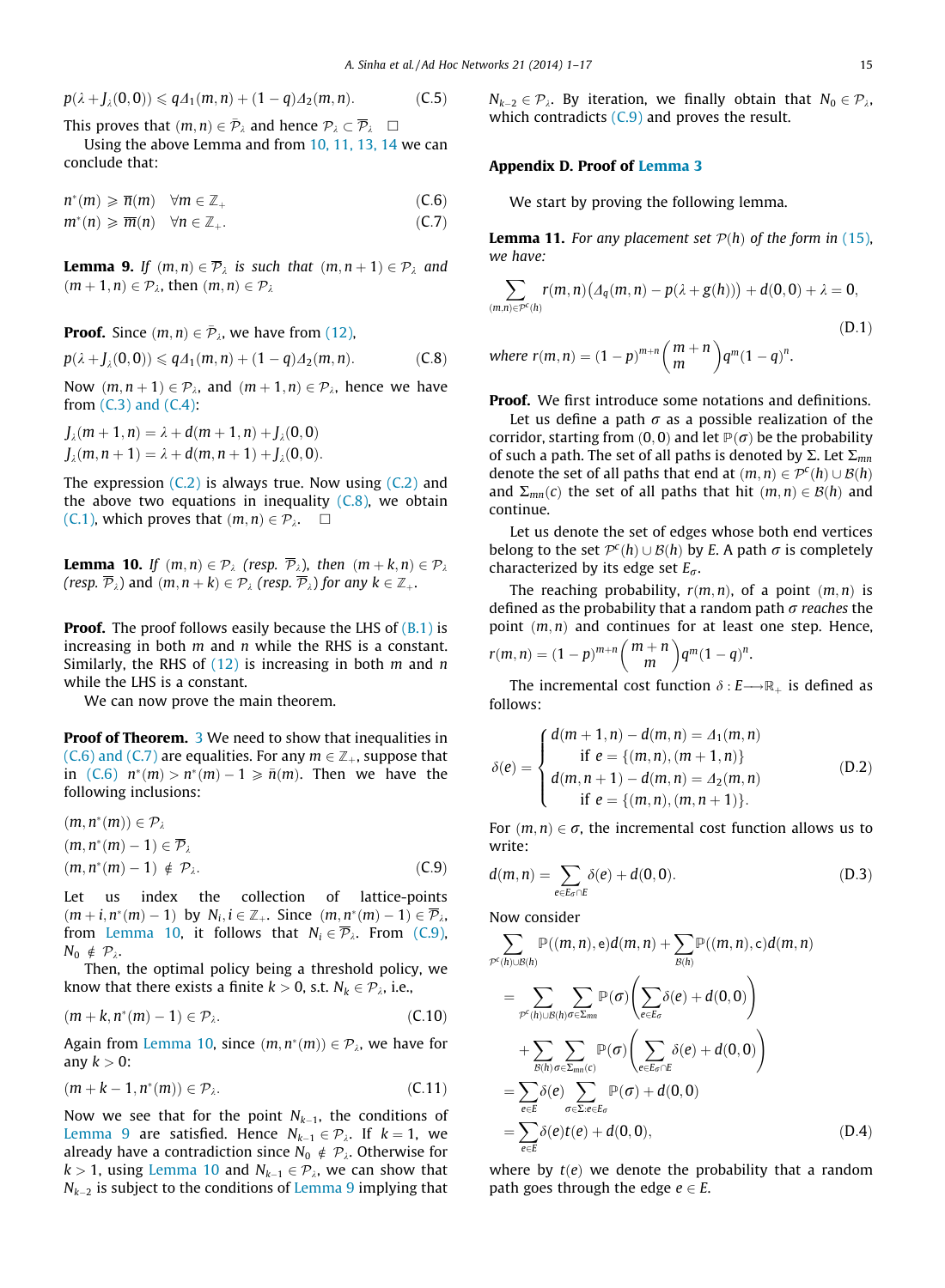Now if e is horizontal, i.e.,  $e = \{(m, n), (m + 1, n)\},\$  $(m, n) \in \mathcal{P}^{c}(h)$ , we have  $t(e) = qr(m, n)$  and  $\delta(e) = \Delta_1(m, n)$ . Similarly if e is vertical, i.e.,  $e = \{(m, n), (m, n + 1)\},\$  $(m, n) \in \mathcal{P}^c(h)$ , we have  $t(e) = (1 - q)r(m, n)$  and  $\delta(e) = \Delta_2(m, n)$ . Using these relations, we may rewrite (D.4) as follows:

$$
\sum_{p \in (h)} r(m,n)(q\Delta_1(m,n) + (1-q)\Delta_2(m,n)) + d(0,0)
$$
  
= 
$$
\sum_{p \in (h)} r(m,n)\Delta_q(m,n) + d(0,0).
$$
 (D.5)

Now consider the probability  $\sum_{(m,n)\in\mathcal{B}(h)}\mathbb{P}((m,n),\mathsf{c})$ . It is the probability that a random path continues beyond the boundary  $B(h)$ . Hence we may write

$$
\sum_{\mathcal{B}(h)}\mathbb{P}((m,n),c)=1-\sum_{\mathcal{P}^c(h)\cup\mathcal{B}(h)}\mathbb{P}((m,n),e)=1-\sum_{\mathcal{P}^c(h)}r(m,n)p. \quad (D.6)
$$

Using (D.5) and (D.6) in (18) and simplifying, we obtain the result.  $\square$ 

#### Proof of Lemma. 3

We recall the definition of  $\mathcal{P}^{c}(h)$ .

$$
\mathcal{P}^{c}(h) = \{ (m, n) \in \mathbb{Z}_+^2 : p(\lambda + h) > \Delta_q(m, n) \}. \tag{D.7}
$$

Since  $h > g^*$ , we immediately conclude that  $\mathcal{P}_\lambda^c \subset \mathcal{P}^c(h)$ . From (D.1) in Lemma 11, we may write for the optimal placement set  $P_i$ :

$$
\sum_{\mathcal{P}_{\lambda}^c} r(m,n) \varDelta_q(m,n) = p(\lambda + g^*) \sum_{\mathcal{P}_{\lambda}^c} r(m,n) - (d(0,0) + \lambda). \tag{D.8}
$$

We may similarly write for the placement set  $P(h)$ :

$$
\sum_{\mathcal{P}^c(h)} r(m,n) \Delta_q(m,n) = p(\lambda + g(h)) \sum_{\mathcal{P}^c(h)} r(m,n) - (d(0,0) + \lambda). \quad (D.9)
$$

Now, since  $\mathcal{P}_{\lambda}^c \subset \mathcal{P}^c(h)$ , we may expand the LHS of (D.9) as follows:

$$
\sum_{p \in (h)} r(m,n) \Delta_q(m,n) = \sum_{p \in \mathcal{F}_\lambda} r(m,n) \Delta_q(m,n) + \sum_{p \in (h) \setminus P_\lambda^c} r(m,n) \Delta_q(m,n)
$$
  

$$
< \sum_{p \in \mathcal{F}_\lambda} r(m,n) \Delta_q(m,n) + p(\lambda + h) \sum_{p \in (h) \setminus P_\lambda^c} r(m,n)
$$
  

$$
= p(\lambda + g^*) \sum_{p \in \mathcal{F}_\lambda} r(m,n) - (d(0,0) + \lambda)
$$
  

$$
+ p(\lambda + h) \sum_{p \in (h) \setminus P_\lambda^c} r(m,n), \qquad (D.10)
$$

where, for the inequality, we used  $(D.7)$  and for  $(D.10)$ , we have substituted the value for the quantity from (D.8). We may alternatively write the RHS of (D.9) as:

$$
p(\lambda + g(h)) \sum_{p \in (h)} r(m, n) - (d(0, 0) + \lambda)
$$
  
=  $p(\lambda + g(h)) \left( \sum_{p \in \lambda} r(m, n) + \sum_{p \in (h) \setminus p_{\lambda}^c} r(m, n) \right)$   
-  $(d(0, 0) + \lambda).$  (D.11)

Now comparing  $(D.10)$  and  $(D.11)$  and rearranging, we may write:

$$
p(g(h) - g^*) \sum_{\mathcal{P}^c_{\lambda}} r(m, n) < p(h - g(h)) \sum_{\mathcal{P}^c(h) \setminus \mathcal{P}^c_{\lambda}} r(m, n). \quad (D.12)
$$

Now  $\sum_{\mathcal{P}^c(h)\backslash\mathcal{P}^c_{\lambda}} r(m,n) = 0$  if and only if  $\mathcal{P}^c(h)\backslash\mathcal{P}^c_{\lambda} = \emptyset$ , i.e.,  $P(h) = P_{\lambda}$ . In this case we get  $g(h) = g^* < h$ . On the other hand, if  $\sum_{\mathcal{P}^c(h)\backslash\mathcal{P}^c_j} r(m,n) > 0$ , since  $g^* \leqslant g(h)$ , from the inequality (D.12), we conclude that  $h > g(h)$ .

#### Appendix E. Proof of Lemma 5

**Proof.** (1) Note first that  $h^{(k)} \geq g^*$  for  $k \geq 1$  because  $h^{(k)} = g(h^{(k-1)}) \geqslant g^*$ . Then, for  $k \geqslant 1$ , we have either  $h^{(k)} = g^*$  or  $h^{(k)} > g^*$ . In the first case  $h^{(k+1)} = g(h^{(k)}) =$  $g(g^*) = g^* = h^{(k)}$  and we can stop, whereas in the second case, from Lemma 3 we have  $h^{(k+1)} = g(h^{(k)}) < h^{(k)}$ .

(2) From (15),  $h_2 > h_1$  implies  $\mathcal{P}^c(h_1) \subseteq \mathcal{P}^c(h_2)$ . Hence, as  ${h^{(k)}}_{k\geq 1}$  is non-increasing (from Part 1),  ${p^{c}(h^{(k)})}_{k\geq 1}$  is also non-increasing.

Suppose  $\mathcal{P}^{c}(h^{(k+1)}) = \mathcal{P}^{c}(h^{(k)})$  then  $g(h^{(k+1)}) = g(h^{(k)}) =$  $h^{(k+1)}$  (second equality is by the definition of  $\{h^{(k)}\}\)$ , which implies  $h^{(k+1)} = g^*$  (since  $g(\cdot)$  has a unique fixed point, see Lemma 4). Thus,  $\mathcal{P}^c(h^{(k+1)}) = \mathcal{P}^c_{\lambda}$ .  $\Box$ 

#### References

- [1] P. Mondal, K.P. Naveen, A. Kumar, Optimal deployment of impromptu wireless sensor networks, in: Proc. of the IEEE National Conference on Communications (NCC), Kharagpur, India, 2012.
- [2] C. Fischer, H. Gellersen, Location and Navigation support for emergency responders: a survey, IEEE Pervasive Comput. 9 (1) (2010) 38–49.
- [3] A. Howard, M.J. Matarić, S. Sukhat Gaurav, An incremental selfdeployment algorithm for mobile sensor networks, Kluwer Autonom. Robots 13 (2) (2002) 113–126, http://dx.doi.org/ 10.1023/A:1019625207705.
- [4] G. Loukas, S. Timotheou, E. Gelenbe, Robotic wireless network connection of civilians for emergency response operations, in: Proc. of the IEEE International Symposium on Computer and Information Sciences (ISCIS), Istanbul, Turkey, 2008.
- [5] D. Naudts, S. Bouckaert, J. Bergs, A. Schouttcet, C. Blondia, I. Moerman, P. Demeester, A wireless mesh monitoring and planning tool for emergency services, in: Proc. of the IEEE Workshop on Endto-End Monitoring Techniques and Services (E2EMON), Munich, Germany, 2007.
- [6] M.R. Souryal, J. Geissbuehler, L.E. Miller, N. Moayeri, Real-Time deployment of multihop relays for range extension, in: Proc. of the ACM International Conference on Mobile Systems, Applications and Services (MobiSys), San Juan, Puerto Rico, 2007.
- [7] J.Q. Bao, W.C. Lee, Rapid deployment of wireless ad hoc backbone networks for public safety incident management, in: Proc. IEEE Globecom, 2007, pp. 1217–1221.
- [8] M.R. Souryal, A. Wapf, N. Moayeri, Rapidly-deployable mesh network testbed, in: Proc. of the IEEE Conference on Global Telecommunications (GLOBECOM), Honolulu, Hawai, USA, 2009.
- [9] T. Aurisch, J. Tölle, Relay placement for ad-hoc networks in crisis and emergency scenarios, in: Proc. of the Information Systems and Technology Panel (IST) Symposium, NATO Science and Technology Organization, Bucharest, Romania, 2009.
- [10] H. Liu, J. Li, Z. Xie, S. Lin, K. Whitehouse, J.A. Stankovic, D. Siu, Automatic and robust breadcrumb system deployment for indoor firefighter applications, in: Proc. of the ACM International Conference on Mobile Systems, Applications and Services (MobiSys), San Francisco, California, USA, 2010.
- [11] R. Srivastava, A. Kumar, Performance analysis of beacon-less IEEE 802.15.4 multi-hop networks, in: Proc. of the IEEE International Conference on Communication Systems and Networks (COMSNETS), Bangalore, India, 2012.
- [12] A. Bhattacharya, S.M. Ladwa, R. Srivastava, A. Mallya, A. Rao, D.G.R. Sahib, S. Anand, A. Kumar, Smartconnect: a system for the design and deployment of wireless sensor networks, in: 2013 Fifth